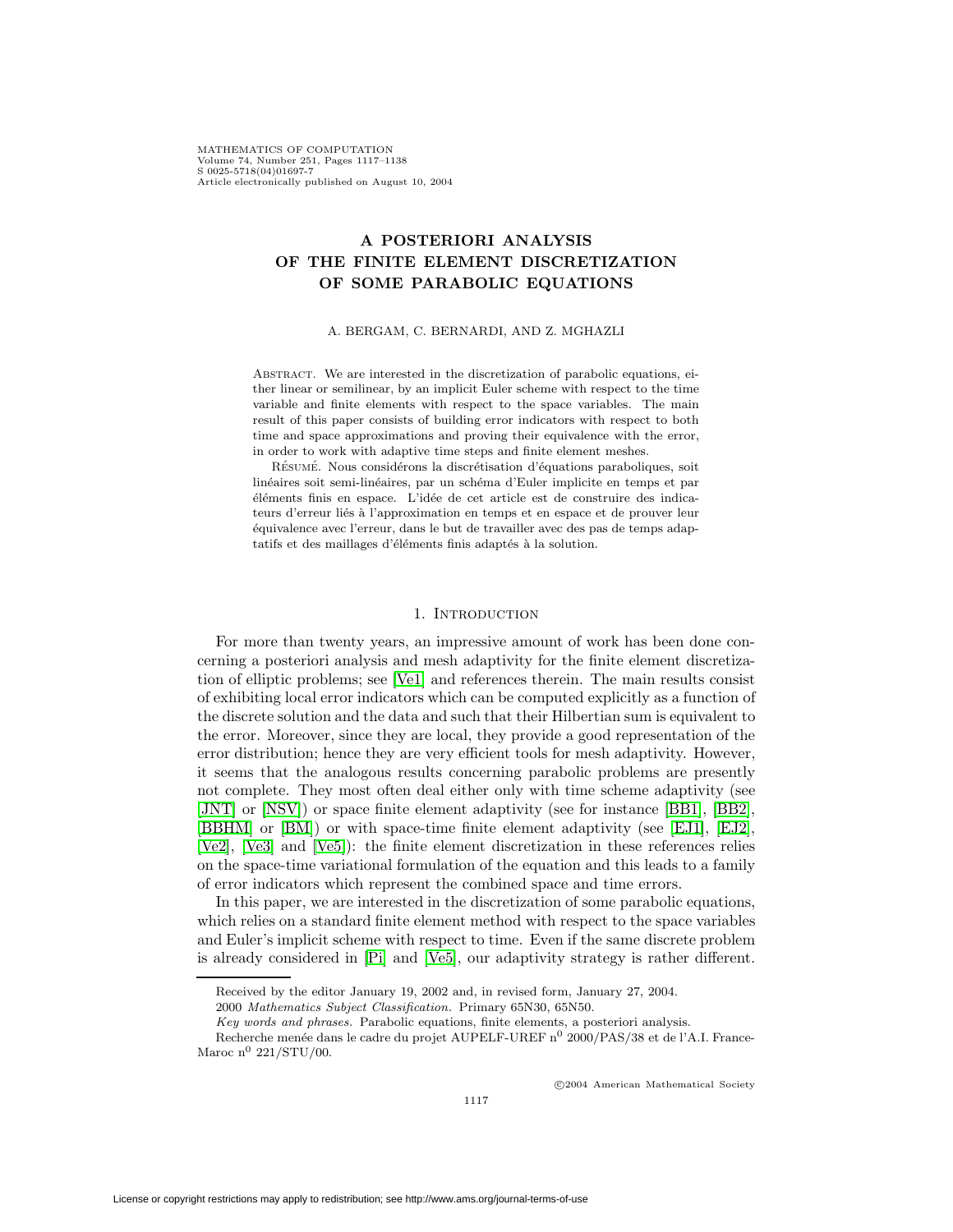Indeed, we follow a new approach where the main idea consists of uncoupling as much as possible the time and space errors. To this aim, we introduce two kinds of indicators, both of them of residual type. The first family, which is similar to that introduced in [\[JNT\]](#page-20-1) or [\[Pi\]](#page-20-11), is global with respect to the space variables but local with respect to the time discretization: thus, at each time, the error indicator provides appropriate information for the choice of the next time step. The second family is local with respect to both the time and space variables, and the idea is that at each time it is an efficient tool for mesh adaptivity. Indeed, the aim is to perform time and space adaptivity in two successive steps:

- Once the solution at a fixed time is known, we compute the time error indicator. If it is larger than a given tolerance, we go back to the previous time and make a new computation with a smaller time step till this indicator becomes smaller than the tolerance.
- Next we perform mesh adaptivity in a standard way, by computing the space error indicators, refining the mesh where they are larger than their mean value and possibly coarsening the mesh where they are much smaller.

It turns out that computing the two kinds of indicators is not very expensive in most practical situations, for instance when low degree polynomials are used in the finite element approximation. However this strategy leads us to use different triangulations at the different time steps, which of course makes the analysis of the error more complex.

Once these error indicators are constructed, we prove optimal error bounds, in the sense of [\[BMV\]](#page-20-12): up to some terms only involving the data, the error is bounded from above and from below by the Hilbertian sum of the indicators multiplied by constants independent of the discretization parameters. Moreover, as usual, each indicator is bounded by the local error. We first prove these results for a linear heat equation with a diffusion coefficient depending on the space and time variables (this equation is already considered in [\[BBHM\]](#page-20-5), where mesh adaptivity is performed via a nonconforming mortar finite element technique).

Next, we extend the results to a semilinear heat equation where the diffusion coefficient now depends on the solution, as already considered in [\[EJ2\]](#page-20-8), [\[NSV\]](#page-20-2) and [\[Ve2\]](#page-20-9), [\[Ve3\]](#page-20-10), [\[Ve5\]](#page-21-0). Some arguments for the extension of a posteriori analysis to nonlinear problems have been proposed in [\[PR\]](#page-20-13) and [\[Ve5\]](#page-21-0); however they do not seem appropriate for the present problem and for the kinds of indicators we work with. For the same reason, the a priori analysis in [\[BR\]](#page-20-14) does not fit this problem and we refer to [\[Th\]](#page-20-15) for the numerical analysis of the finite element discretization in a simple case. The equivalence of the Hilbertian sum of both types of indicators with the error is derived simply by extending the arguments of the linear case, and we skip the proofs since they do not involve any new argument.

An outline of the paper is as follows.

- In Section 2, we present the linear heat equation. We describe first its time semi-discretization and next its space and time discretization.
- Section 3 is devoted to the construction of error indicators for this equation and to the proof of upper and lower bounds for the error as a function of these indicators.
- In Section 4, these results are extended to the semilinear heat equation.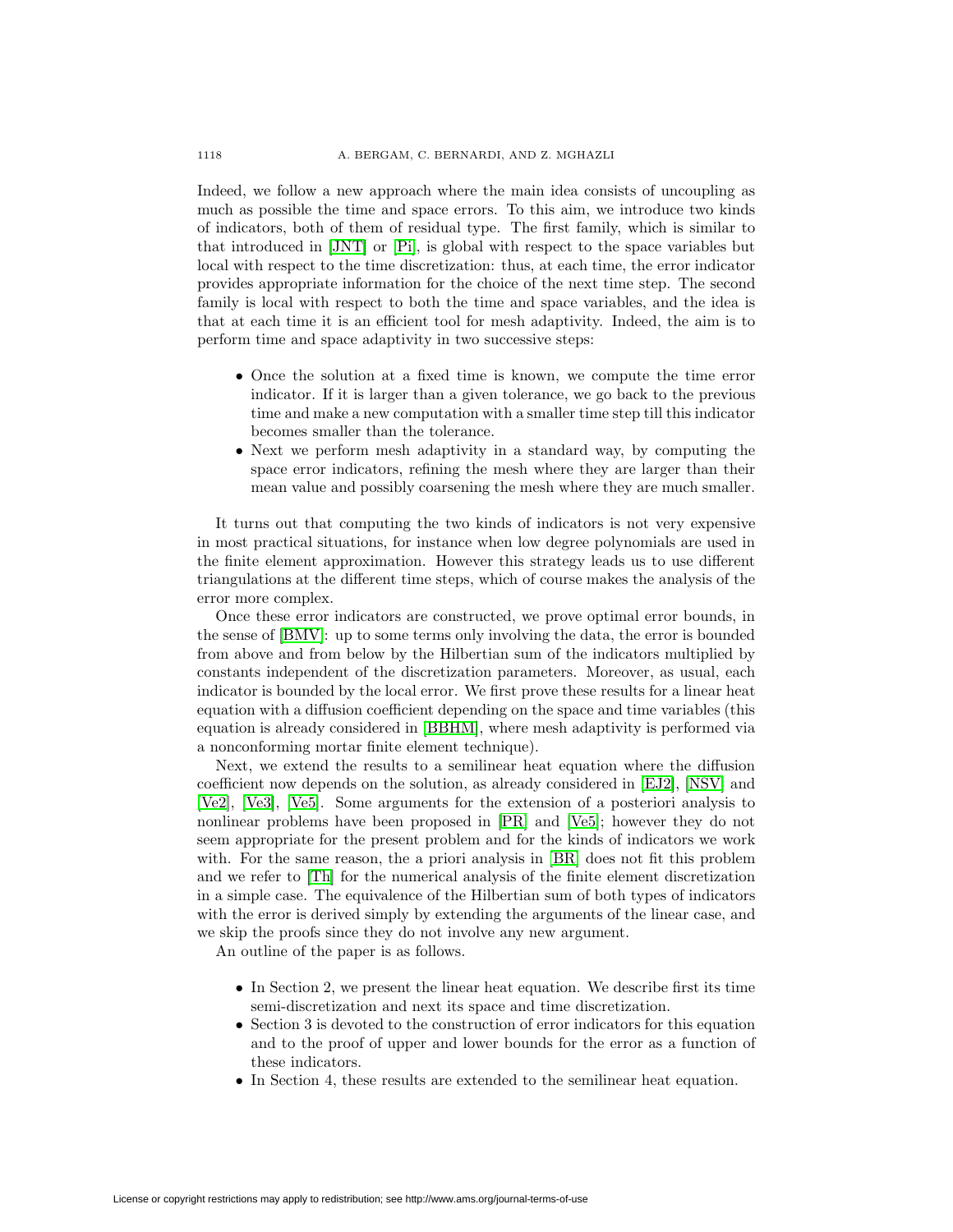#### 2. The linear heat equation and its discretization

We first present the linear heat equation with a diffusion coefficient depending on the space and time variables. Next we describe the time semi-discrete problem and finally the full discrete problem. At each step, we prove stability estimates and we recall some a priori error estimates for both the semi-discrete and discrete problems.

2.1. **The linear heat equation.** Let  $\Omega$  be a connected and bounded open set in  $\mathbb{R}^d$ ,  $d = 2$  or 3, with a Lipschitz–continuous boundary. In order to avoid curved elements, we assume that  $\Omega$  is a polygon or a polyhedron. Also let T be a fixed positive integer. We consider the heat equation

(2.1) 
$$
\begin{cases} \partial_t u - \operatorname{div}(\lambda \nabla u) = f & \text{in } \Omega \times ]0, T[, \\ u = 0 & \text{on } \partial \Omega \times ]0, T[, \\ u_{|t=0} = u_0 & \text{in } \Omega, \end{cases}
$$

where  $\lambda$  is a given continuous function on  $\overline{\Omega} \times [0, T]$  satisfying for some positive constants  $\lambda_{\min}$  and  $\lambda_{\max}$ ,

(2.2) 
$$
\forall \mathbf{x} \in \overline{\Omega}, \forall t \in [0, T], \quad \lambda_{\min} \leq \lambda(\mathbf{x}, t) \leq \lambda_{\max}.
$$

The data are the distribution f and the function  $u_0$ ; the unknown is the function u.

We use the standard spaces  $L^p(\Omega)$ ,  $1 \leq p \leq \infty$ , together with the Sobolev spaces  $H^{S}(\Omega)$ , where S is a nonnegative real number. As usual,  $H_0^{S}(\Omega)$  stands for the closure in  $H^{S}(\Omega)$  of the space of infinitely differentiable functions with a compact support in  $\Omega$ , and  $H^{-S}(\Omega)$  stands for its dual space. For simplicity, we denote by  $(\cdot, \cdot)$  the scalar product on  $L^2(\Omega)$  or on  $L^2(\Omega)$  for any positive integer  $\ell$  and by  $\|\cdot\|$  the associated norm. By extension, the duality pairing between any  $H^{-S}(\Omega)$ and  $H_0^S(\Omega)$ , S > 0, is also denoted by ( $\cdot$ , $\cdot$ ). For any real number S, we define  $L^2(0, T; H^{\rm S}(\Omega))$ , respectively  $\mathscr{C}^0(0, T; H^{\rm S}(\Omega))$ , as the space of square-integrable functions, respectively of continuous functions, with values in  $H^{S}(\Omega)$ , and also  $L^2(0,T;H_0^1(\Omega))$  as the space of square-integrable functions with values in  $H_0^1(\Omega)$ . Then, it is readily checked that equation (2.1) admits the equivalent variational formulation:

*Find u* in  $\mathscr{C}^0(0,T; L^2(\Omega)) \cap L^2(0,T; H_0^1(\Omega))$  *satisfying* 

$$
(2.3) \t\t\t u_{|t=0} = u_0 \t\t in \Omega
$$

and such that, for a.e. t in  $[0, T]$ ,

(2.4) 
$$
\forall v \in H_0^1(\Omega), \quad (\partial_t u(t), v) + (\lambda(t)\nabla u(t), \nabla v) = (f(t), v).
$$

It is well known ([\[LM,](#page-20-16) Ch. 3, §4], [\[Th,](#page-20-15) Ch. 4]) that, for any f in  $L^2(0,T;H^{-1}(\Omega))$ and  $u_0$  in  $L^2(\Omega)$ , problem  $(2.3)$ – $(2.4)$  admits a unique solution. Moreover, let us introduce the norm

(2.5) 
$$
[[v]](t) = (||v(t)||^2 + \int_0^t ||\lambda^{\frac{1}{2}}(s) \nabla v(s)||^2 ds)^{\frac{1}{2}}.
$$

By taking v equal to  $u(t)$  in (2.4) and integrating on the interval  $[0, t]$ , we easily derive the following estimate, for all  $t$  in  $[0, T]$ :

(2.6) 
$$
[[u]](t) \leq (||u_0||^2 + \frac{1}{\lambda_{\min}} ||f||^2_{L^2(0,t;H^{-1}(\Omega))})^{\frac{1}{2}}.
$$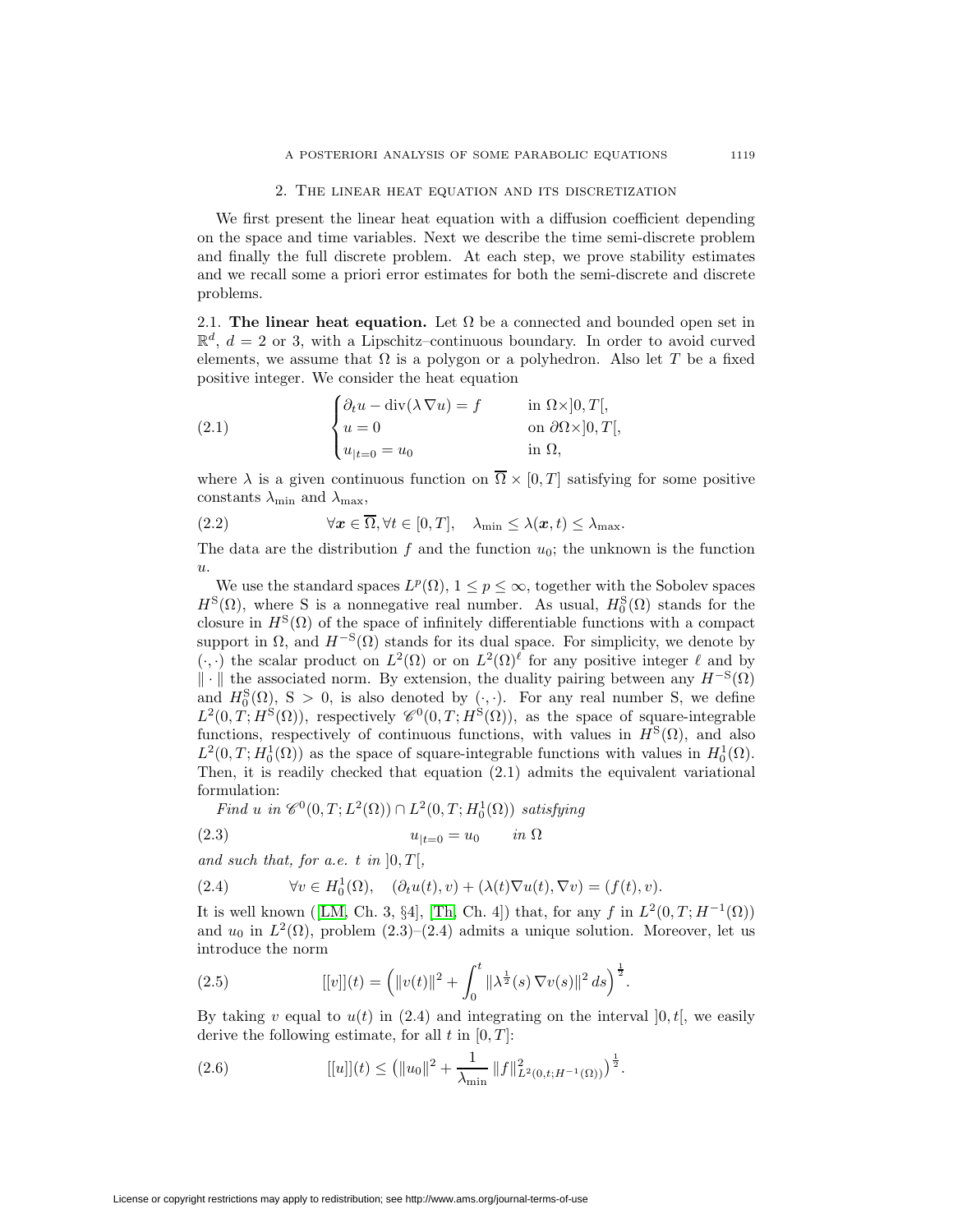2.2. **The time semi-discrete problem.** In order to describe the (possibly adaptive) time discretization of equation (2.1), we introduce a partition of the interval [0, T] into subintervals  $[t_{n-1}, t_n]$ ,  $1 \le n \le N$ , such that  $0 = t_0 < t_1 < \cdots < t_N = T$ . We denote by  $\tau_n$  the length  $t_n - t_{n-1}$ , by  $\tau$  the N-tuple  $(\tau_1, \ldots, \tau_N)$  and by  $|\tau|$  the maximum of the  $\tau_n$ ,  $1 \leq n \leq N$ . We also define the regularity parameter

(2.7) 
$$
\sigma_{\tau} = \max_{2 \leq n \leq N} \frac{\tau_n}{\tau_{n-1}}.
$$

With each family  $(v^n)_{0 \le n \le N}$ , we agree to associate the function  $v_\tau$  on  $[0, T]$  which is affine on each interval  $[\bar{t}_{n-1}, t_n]$ ,  $1 \leq n \leq N$ , and equal to  $v^n$  at  $t_n$ ,  $0 \leq n \leq N$ . Equivalently, this function can be written, for  $1 \leq n \leq N$ , as

(2.8) 
$$
\forall t \in [t_{n-1}, t_n], \quad v_\tau(t) = v^n - \frac{t_n - t}{\tau_n} (v^n - v^{n-1}).
$$

For simplicity, we introduce the notation  $\lambda^n = \lambda(t_n)$  and  $f^n = f(t_n)$ , which obviously requires the continuity of  $f$  with respect to  $t$ . The semi-discrete problem issued from Euler's implicit scheme is now written as

(2.9) 
$$
\begin{cases} \frac{u^n - u^{n-1}}{\tau_n} - \operatorname{div}(\lambda^n \nabla u^n) = f^n & \text{in } \Omega, 1 \le n \le N, \\ u^n = 0 & \text{on } \partial \Omega, 1 \le n \le N, \\ u^0 = u_0 & \text{in } \Omega. \end{cases}
$$

Equivalently, it admits the variational formulation:

*Find*  $(u^n)_{0 \leq n \leq N}$  *in*  $L^2(\Omega) \times H_0^1(\Omega)^N$  *satisfying* 

$$
(2.10) \t\t u0 = u0 \t\t in \t\Omega
$$

*and such that, for*  $1 \leq n \leq N$ ,

(2.11) 
$$
\forall v \in H_0^1(\Omega), \quad (u^n, v) + \tau_n(\lambda^n \nabla u^n, \nabla v) = (u^{n-1}, v) + \tau_n(f^n, v).
$$

The existence and uniqueness of a solution  $(u^n)_{0 \leq n \leq N}$  for any data f in  $\mathscr{C}^0(0,T;H^{-1}(\Omega))$  and  $u_0$  in  $L^2(\Omega)$  is now a simple consequence of the Lax–Milgram lemma.

Moreover, by using the notation  $\lambda_{\min}^n = \inf_{x \in \overline{\Omega}} \lambda(x, t_n)$  and taking v equal to  $u^n$  in (2.11), we easily derive the estimate of the quantity

$$
(2.12) \t\t ||u^n||^2 + \tau_n ||(\lambda^n)^{\frac{1}{2}} \nabla u^n||^2 \le ||u^{n-1}||^2 + \frac{\tau_n}{\lambda_{\min}^n} ||f^n||^2_{H^{-1}(\Omega)}.
$$

We now define the norm on whole sequences  $(v^m)_{1 \leq m \leq n}$  by

(2.13) 
$$
[[ (vm )]]n = (||vn||2 + \sum_{m=1}^{n} \tau_m ||(\lambdam)\frac{1}{2} \nabla vm||2)\frac{1}{2}.
$$

Indeed, by summing up estimate  $(2.12)$  on n, we derive the semi-discrete analogue of (2.6):

(2.14) 
$$
[[(u^m)]]_n \leq (||u_0||^2 + \sum_{m=1}^n \frac{\tau_m}{\lambda_{\min}^m} ||f^m||_{H^{-1}(\Omega)}^2)^{\frac{1}{2}}.
$$

The norm  $[[(u^m)]]_n$  involved in this estimate is not equal to the norm  $[[u_\tau]](t_n)$ (see (2.8) for the definition of the function  $u_{\tau}$ ). However, when  $u_0$  is supposed to be in  $H^1(\Omega)$ , they are equivalent, as proven in the next lemma.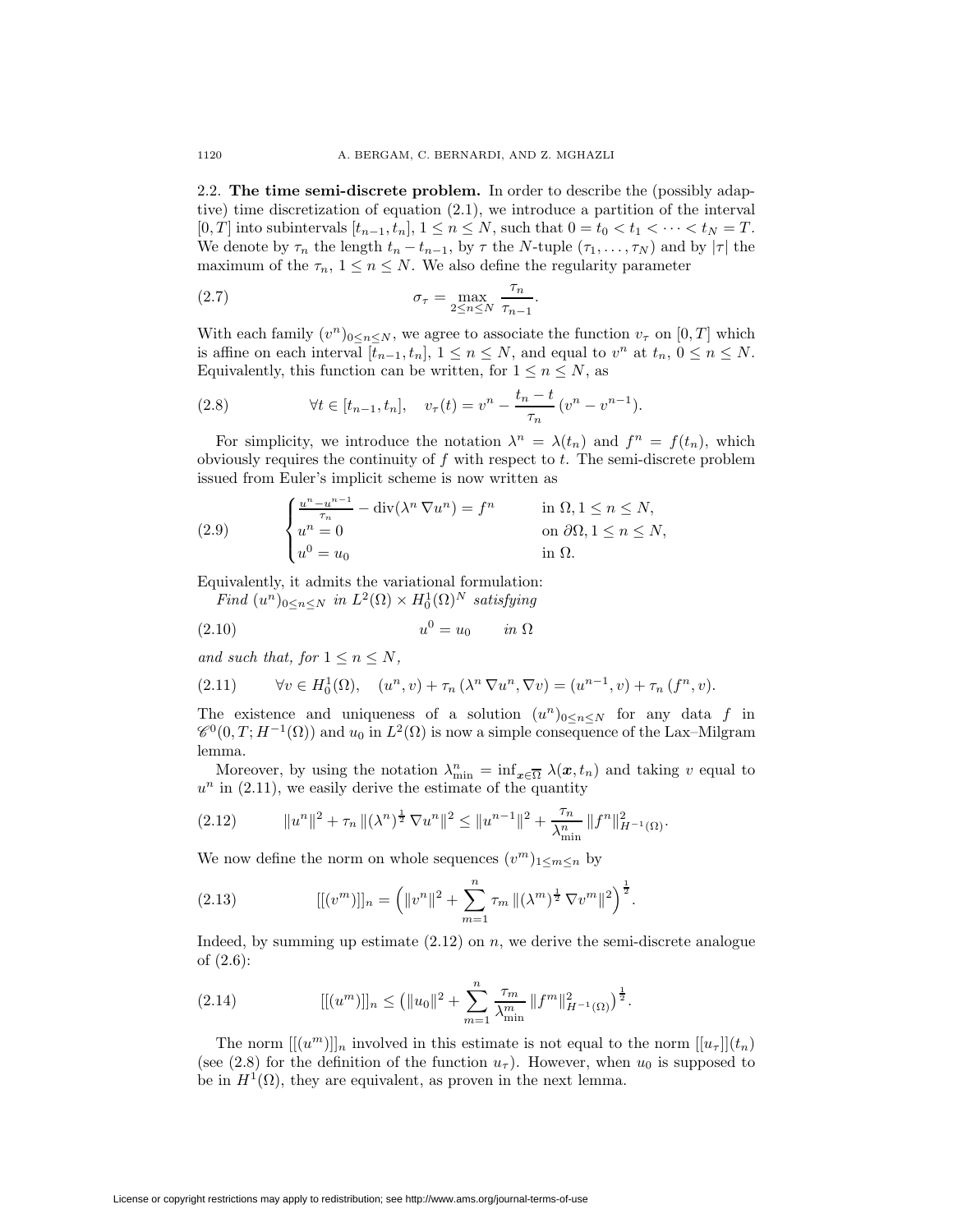**Lemma 2.1.** *Assume that the function*  $\lambda$  *is continuously differentiable in time, with maximum value of*  $\partial_t \lambda$  *on*  $\overline{\Omega} \times [0, T]$  *denoted by*  $\mu_{\text{max}}$ *. There exists a positive real number*  $\alpha_0$ *, equal to*  $\lambda_{\min}/2\mu_{\max}$ *, such the following equivalence property holds for*  $|\tau| \le \alpha_0$  *and for any family*  $(v^n)_{0 \le n \le N}$  *in*  $H^1(\Omega)^{N+1}$ 

$$
(2.15) \qquad \frac{1}{8} \left[ [(v^m)] \right]_n^2 \leq [[v_\tau]]^2(t_n) \leq \frac{3}{4} (1 + \frac{3\sigma_\tau}{2}) \left[ [(v^m)] \right]_n^2 + \frac{3}{4} \tau_1 \, \| (\lambda^1)^{\frac{1}{2}} \, \nabla v^0 \|^2.
$$

*Proof.* Owing to the definitions (2.5) and (2.13) of the norms, we have to compare the quantities

$$
X_m = \int_{t_{m-1}}^{t_m} ||\lambda^{\frac{1}{2}}(s) \nabla v_{\tau}(s)||^2 ds \quad \text{and} \quad Y_m = \tau_m ||(\lambda^m)^{\frac{1}{2}} \nabla v^m||^2.
$$

First, thanks to the definition of  $\mu_{\text{max}}$ , we have the standard estimate

$$
\forall s \in [t_{m-1}, t_m], \quad \|\lambda(s) - \lambda^m\|_{L^\infty(\Omega)} \le \tau_m \,\mu_{\max},
$$

so that, when  $|\tau| \leq \alpha_0$ ,

(2.16) 
$$
\forall s \in [t_{m-1}, t_m], \quad \frac{1}{2} \leq \|\frac{\lambda(s)}{\lambda^m}\|_{L^{\infty}(\Omega)} \leq \frac{3}{2}.
$$

It can also be noted that, thanks to the definition of  $v<sub>\tau</sub>$  and for a.e. *x* in  $\Omega$ , (2.17)

$$
\int_{t_{m-1}}^{t_m} |\nabla v_{\tau}(\bm{x},s)|^2 ds = \frac{\tau_m}{3} (|\nabla v^m(\bm{x})|^2 + |\nabla v^{m-1}(\bm{x})|^2 + \nabla v^m(\bm{x}) \cdot \nabla v^{m-1}(\bm{x}) ).
$$

 $(1)$  By combining  $(2.16)$  and  $(2.17)$ , we obtain

$$
X_m \ge \frac{\tau_m}{6} \left( \| (\lambda^m)^{\frac{1}{2}} \nabla v^m \|^2 + \| (\lambda^m)^{\frac{1}{2}} \nabla v^{m-1} \|^2 + \left( (\lambda^m)^{\frac{1}{2}} \nabla v^m, (\lambda^m)^{\frac{1}{2}} \nabla v^{m-1} \right) \right).
$$

So using the inequality  $ab \ge -\frac{1}{4}a^2 - b^2$  yields

$$
X_m \ge \frac{\tau_m}{8} ||(\lambda^m)^{\frac{1}{2}} \nabla v^m||^2 = \frac{1}{8} Y_m,
$$

whence the first inequality in  $(2.15)$ .

(2) Similarly, by combining (2.16) and (2.17) and using the inequality  $ab \leq \frac{1}{2}a^2 + \frac{1}{2}b^2$ , we have

$$
X_m \le \frac{3\tau_m}{4} \left( \| (\lambda^m)^{\frac{1}{2}} \nabla v^m \|^2 + \| (\lambda^m)^{\frac{1}{2}} \nabla v^{m-1} \|^2 \right).
$$

When  $m$  is equal to 1, we keep this inequality without modification. When  $m$  is  $> 1$ , we use an analogue of  $(2.16)$  to obtain

$$
X_m \leq \frac{3\tau_m}{4} ||(\lambda^m)^{\frac{1}{2}} \nabla v^m||^2 + \frac{3\tau_{m-1}}{4} \sigma_\tau \frac{3}{2} ||(\lambda^{m-1})^{\frac{1}{2}} \nabla v^{m-1}||^2.
$$

By summing up the previous lines on  $m$ , we derive the second inequality in  $(2.15)$ .

In order to state the a priori error estimate, we observe that the family  $(e^n)_{0 \leq n \leq N}$ , with  $e^n = u(t_n) - u^n$ , satisfies  $e^0 = 0$  and also, by integrating  $\partial_t u$  between  $t_{n-1}$ and  $t_n$  and using equation (2.11) and equation (2.4) at time  $t = t_n$ ,

$$
\forall v \in H_0^1(\Omega), \quad (e^n, v) + \tau_n(\lambda^n \nabla e^n, \nabla v) = (e^{n-1}, v) + \tau_n(\varepsilon^n, v),
$$

where the consistency error  $\varepsilon^n$  is given by

$$
(\varepsilon^n, v) = \Big(\frac{1}{\tau_n} \int_{t_{n-1}}^{t_n} (\partial_t u)(s) ds - (\partial_t u)(t_n), v\Big).
$$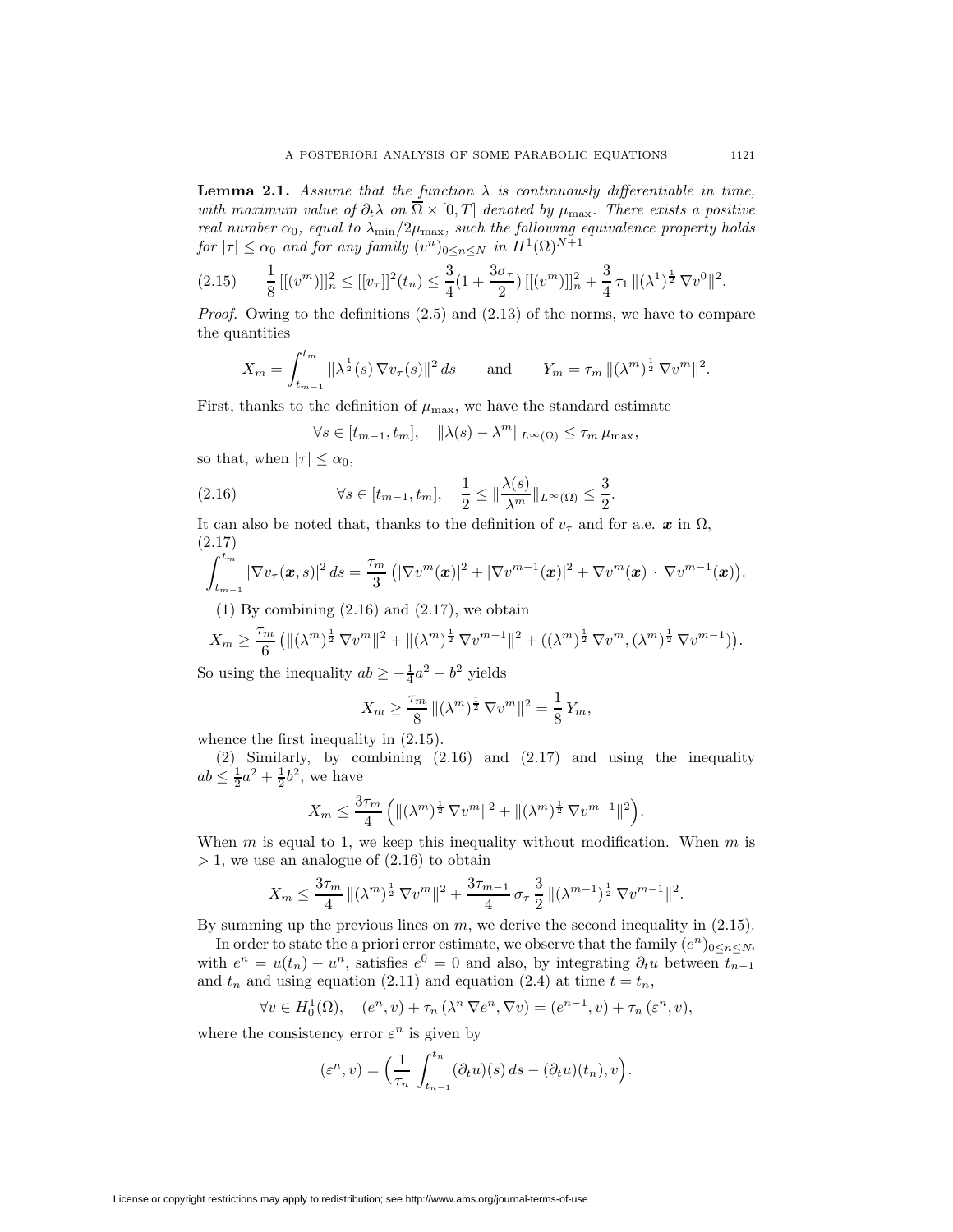So, applying  $(2.14)$  to this new problem, we derive the estimate: If the solution u is such that  $\partial_t^2 u$  belongs to  $L^2(0,T;H^{-1}(\Omega))$  and for  $1 \leq n \leq N$ ,

$$
(2.18) \qquad [[(u(t_m) - u^m)]]_n \leq \frac{2}{3\lambda_{\min}^{\frac{1}{2}}} \left( \max_{1 \leq m \leq n} \tau_m \right) ||\partial_t^2 u||_{L^2(0, t_n; H^{-1}(\Omega))}.
$$

Thanks to Lemma 2.1, this also induces a similar bound for the norm  $[|u-u<sub>τ</sub>]|(t<sub>n</sub>)$ .

2.3. **The time and space discrete problem.** We now describe the space discretization of problem  $(2.10) - (2.11)$ . For each  $n, 0 \leq n \leq N$ , let  $(\mathcal{T}_{nh})_h$  be a regular family of triangulations of  $\Omega$  by closed triangles (in dimension  $d = 2$ ) or tetrahedra (in dimension  $d = 3$ ), in the usual sense that

- for each h,  $\overline{\Omega}$  is the union of all elements of  $\mathcal{T}_{nh}$ ,
- for each h, the intersection of two different elements of  $\mathcal{T}_{nh}$ , if not empty, is a corner, a whole edge or a whole face of both of them,
- the maximal ratio of the diameter of an element K in  $\mathcal{T}_{nh}$  to the diameter of its inscribed circle or sphere is bounded by a constant independent of  $n$ and h.

As usual the discretization parameter  $h$  denotes the maximal diameter of the elements of  $\mathcal{T}_{nh}$ ,  $1 \leq n \leq N$ , and, in all that follows, c stands for a constant that may vary from a line to the next one but is always independent of h.

Let  $k$  be a fixed positive integer. For each  $h$ , the discrete spaces are defined by (2.19)

$$
X_{nh} = \{v_h \in H^1(\Omega); \ \forall K \in \mathcal{T}_{nh}, \ v_{h|K} \in \mathcal{P}_k(K)\}, \qquad X_{nh}^0 = X_{nh} \cap H_0^1(\Omega),
$$

where  $\mathcal{P}_k(K)$  denotes the space of restrictions to K of polynomials with d variables and total degree  $\leq k$ . For each  $t_n$ , we also introduce an approximation  $\lambda_h^n$  of  $\lambda(t_n)$ which is polynomial on each K in  $\mathcal{T}_{nh}$  of degree smaller than a fixed integer  $\ell$  and we assume that, for a fixed constant  $c(\lambda)$  depending only on  $\lambda$ ,

$$
(2.20) \t\t\t  $\|\lambda(t_n) - \lambda_h^n\|_{L^\infty(\Omega)} \le c(\lambda) h^{\ell+1}, \quad 1 \le n \le N.$
$$

The fully discrete problem now reads

Find 
$$
(u_h^n)_{0 \le n \le N}
$$
 in  $X_{0h} \times \prod_{n=1}^N X_{nh}^0$  satisfying  
(2.21)  $u_h^0 = \Pi_h u_0$  in  $\Omega$ 

*and such that, for*  $1 \leq n \leq N$ ,

$$
(2.22) \qquad \forall v_h \in X_{nh}^0, \quad (u_h^n, v_h) + \tau_n (\lambda_h^n \nabla u_h^n, \nabla v_h) = (u_h^{n-1}, v_h) + \tau_n (f^n, v_h),
$$

where  $\Pi_h$  denotes an appropriate interpolation or projection operator with values in  $X_{0h}$ . For all h such that  $c(\lambda) h^{\ell+1} < \lambda_{\min}$  (or also for all h when  $\ell$  is equal to 0 or 1 and  $\Pi_h$  is the Lagrange interpolation operator), the function  $\lambda_h^n$  is positive on  $\overline{\Omega}$ . So, there also, the existence and uniqueness of a solution  $(u_h^n)_{0 \le n \le N}$  for any data f in  $\mathscr{C}^0(0,T;H^{-1}(\Omega))$  and  $u_0$  smooth enough for  $\Pi_h u_0$  to be defined follow from the Lax–Milgram lemma. Moreover exactly the same arguments as for (2.14) lead to the estimate

$$
\left(\|u_{h}^{n}\|^{2}+\sum_{m=1}^{n}\tau_{m}\left\|(\lambda_{h}^{m})^{\frac{1}{2}}\nabla u_{h}^{m}\right\|^{2}\right)^{\frac{1}{2}}\leq\left(\|\Pi_{h}u_{0}\|^{2}+\sum_{m=1}^{n}\frac{\tau_{m}}{\lambda_{\min}^{m}}\|f^{m}\|_{H^{-1}(\Omega)}^{2}\right)^{\frac{1}{2}}.
$$

Thus, if the parameter h of the triangulations  $\mathcal{T}_{nh}$  is such that

(2.23) 
$$
c(\lambda) h^{\ell+1} \le \frac{\lambda_{\min}^n}{2}, \quad 1 \le n \le N,
$$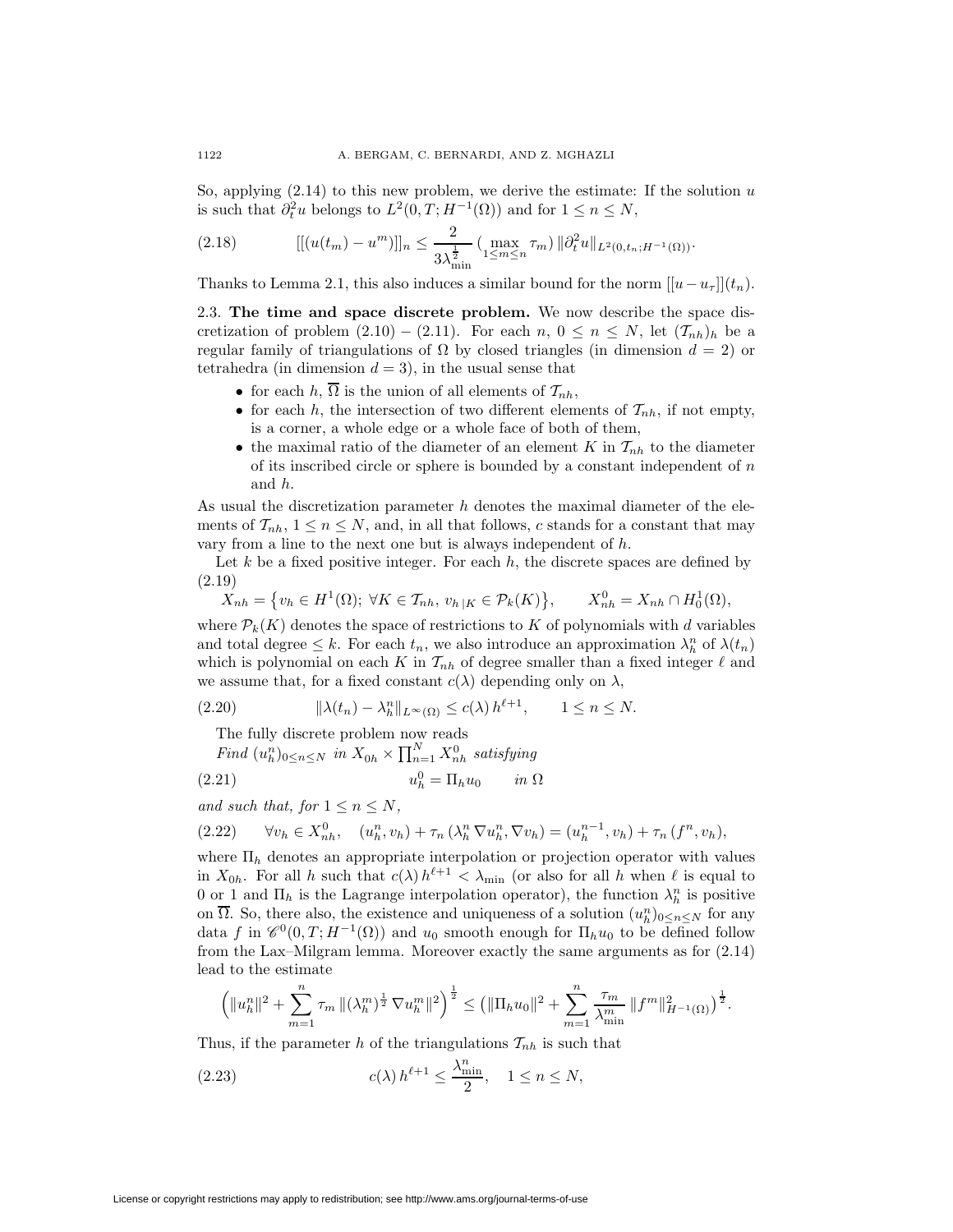it follows from (2.20) that

(2.24) 
$$
[[ (u_h^m)]]_n \leq \sqrt{2} \left( \|\Pi_h u_0\|^2 + \sum_{m=1}^n \frac{\tau_m}{\lambda_{\min}^m} \|f^m\|_{H^{-1}(\Omega)}^2 \right)^{\frac{1}{2}}.
$$

*Remark.* In practice, the triangulations  $\mathcal{T}_{nh}$  for different values of n are not completely independent. Indeed, since our aim is mesh adaptivity, each triangulation  $\mathcal{T}_{nh}$  is derived from  $\mathcal{T}_{n-1,h}$  by cutting some elements of  $\mathcal{T}_{n-1,h}$  into a few number of subelements or gluing together some elements of  $\mathcal{T}_{n-1,h}$  into a new triangle or tetrahedron. On the other hand, several triangulations can be employed at the same time  $t_n$  for mesh adaptivity and, for simplicity, we use the notation  $\mathcal{T}_{nh}$  only for the last one. This means that the first triangulation used at time  $t_n$  is in fact the final one at time  $t_{n-1}$ , so that the term  $u_h^{n-1}$  in (2.22) does not have to be re-interpolated here. Even if a large part of the interpolation nodes remains unchanged between two successive triangulations, we must take into account the re-interpolation error in the following analysis.

To conclude, let us assume that the operator  $\Pi_h$  satisfies, for any v in  $H_0^1(\Omega) \cap$  $H^{S+1}(\Omega)$ ,  $S_0 \leq S \leq k$ ,

$$
(2.25) \t\t ||v - \Pi_h v||_{L^2(\Omega)} + h |v - \Pi_h v|_{H^1(\Omega)} \leq c h^{S+1} ||v||_{H^{S+1}(\Omega)}.
$$

This is satisfied for instance when  $\Pi_h$  is the standard Lagrange interpolation operator and  $S_0 > \frac{d}{2} - 1$ . Then, assuming that the solution  $(u^n)_{0 \leq n \leq N}$  of problem (2.9) belongs to  $H^{S+1}(\Omega)^{N+1}$ ,  $S_0 \le S \le k$ , and also that (2.23) holds, we have the following estimate (see [\[Th,](#page-20-15) Ch. 4] for more details on the proof):

$$
(2.26)
$$

$$
\begin{split} [[(u^m - u_h^m)]]_n &\le c \left( h^S \left( h^2 + \lambda_{\max} |\tau| \right)^{\frac{1}{2}} \left( \sum_{m=0}^n \|u^n\|_{H^{S+1}(\Omega)}^2 \right)^{\frac{1}{2}} \\ &+ \frac{c(\lambda)}{\lambda_{\min}} h^{\ell+1} \left( \|u_0\|^2 + \sum_{m=1}^n \frac{\tau_m}{\lambda_{\min}^m} \|f^m\|_{H^{-1}(\Omega)}^2 \right)^{\frac{1}{2}} \right). \end{split}
$$

More sophiscated arguments allow for deriving an a priori estimate of the full error  $[[(u(t_m)-u_h^m)]]_n$  (or equivalently of  $[[u-u_{h\tau}]](t_n)$ ; see Lemma 2.1) as a function of the regularity of u only.

Usually  $\ell$  is taken  $\geq k-1$ . Then, by combining estimates (2.18) and (2.26), we derive that the convergence order is 1 with respect to the time discretization and k with respect to the space discretization.

#### 3. Error indicators for the linear heat equation

We are now interested in exhibiting error indicators and studying their equivalence with the error. We first describe the two types of indicators. Next we prove an upper bound for the error as a function of the Hilbertian sum of the indicators and finally a local upper bound for each indicator.

3.1. **The error indicators.** As already hinted, we work with two families of indicators, the first ones being linked to time discretization and the second ones to space discretization. Moreover, since we do not intend to work with local time steps, the first ones are local in time but global in space while the second ones are local with respect to both the time and space variables.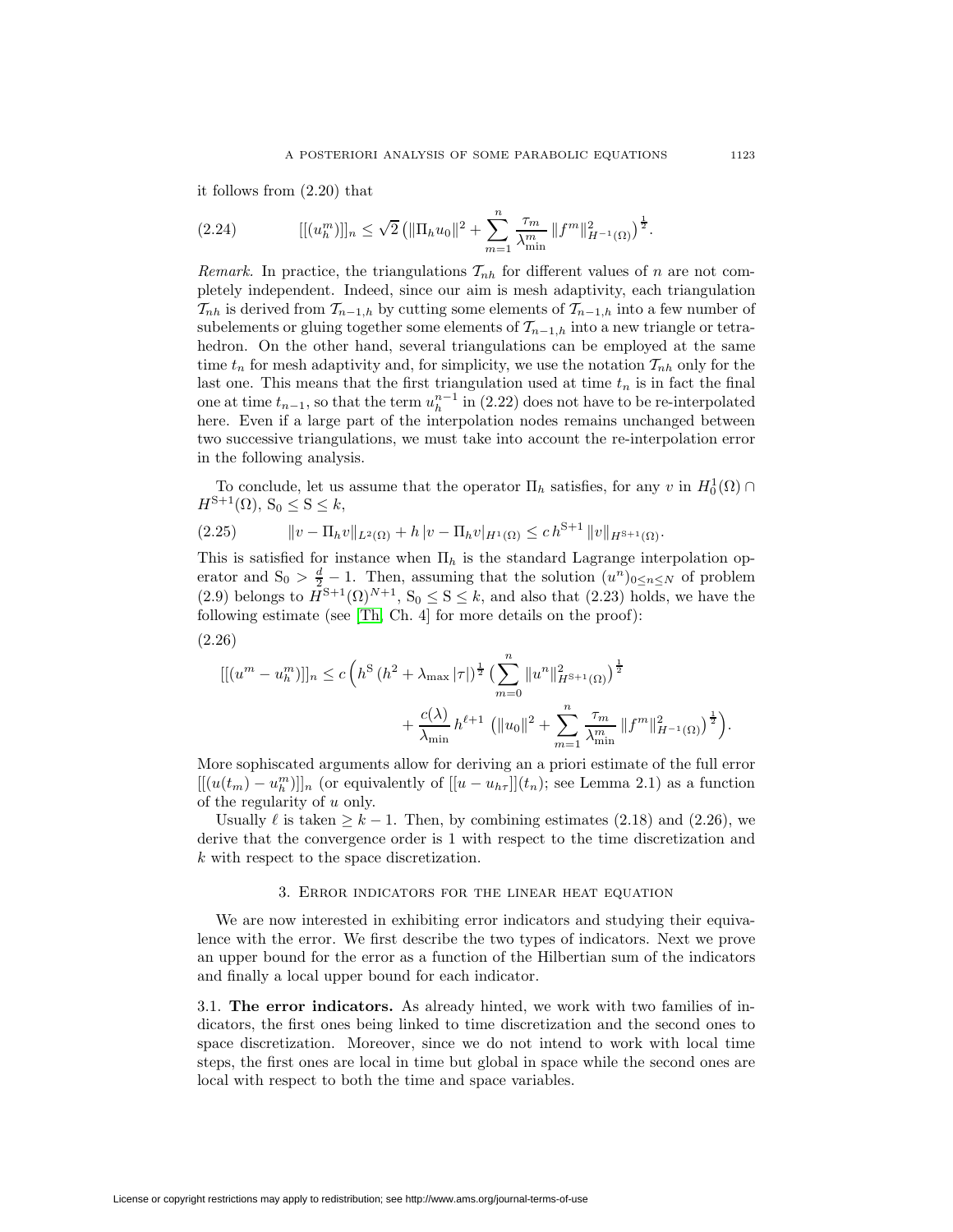For each  $n, 1 \leq n \leq N$ , we define the *time error indicator* 

(3.1) 
$$
\eta_n = \left(\frac{\tau_n}{3}\right)^{\frac{1}{2}} \|(\lambda_h^n)^{\frac{1}{2}} \nabla (u_h^n - u_h^{n-1})\|.
$$

We refer to [\[JNT\]](#page-20-1), [\[NSV\]](#page-20-2) and [\[Pi\]](#page-20-11) for analogous time error indicators, however not necessarily leading to the same estimates.

Next, for each element K of  $\mathcal{T}_{nh}$ , we denote by  $h_K$  the diameter of K and by  $\mathcal{E}_K$ the set of edges in dimension  $d = 2$ , faces in dimension  $d = 3$ , of K that are not contained in  $\partial\Omega$ . Also let  $h_e$  stand for the diameter of each e in  $\mathcal{E}_K$ . As is standard, we introduce an approximation  $f_h^n$  of  $f^n$  which is polynomial of degree  $\leq \ell$  on all elements of  $\mathcal{T}_{nh}$ . For each  $n, 1 \leq n \leq N$ , and any K in  $\mathcal{T}_{nh}$ , we define the *space error indicator*

(3.2)

$$
\eta_{n,K} = h_K \|f_h^n - \frac{u_h^n - u_h^{n-1}}{\tau_n} + \text{div}(\lambda_h^n \nabla u_h^n) \|_{L^2(K)} + \frac{1}{2} \sum_{e \in \mathcal{E}_K} h_e^{\frac{1}{2}} \|[\lambda_h^n \partial_\nu u_h^n] \|_{L^2(e)},
$$

where  $\left[\lambda_{h}^{n} \partial_{\nu} u_{h}^{n}\right]$  denotes the jump of the normal derivative of  $u_{h}^{n}$  times the quantity  $\lambda_h^n$  through e. Note that these last error indicators are exactly those defined in [\[Pi,](#page-20-11) formula  $(2.11)$  and in [\[BBHM,](#page-20-5) formula  $(8)$ ] as an extension of [\[BM,](#page-20-6) formula  $(24)$ ] and also of their analogues for elliptic problems [\[Ve1,](#page-20-0) §1.2].

Note that, in definition (3.2),  $u_h^{n-1}$  could be replaced by  $\Pi_{nh}u_h^{n-1}$ , where  $\Pi_{nh}$ denotes the orthogonal projection operator from  $L^2(\Omega)$  on  $X_{nh}^0$ . We would rather avoid this, for the following two reasons:

- The term  $u_h^{n-1} \prod_{n} u_h^{n-1}$  is nonzero only in the triangles of  $\mathcal{T}_{nh}$  which are the union of several elements of  $\mathcal{T}_{n-1,h}$ , i.e., in the places where the mesh is coarsened between  $t_{n-1}$  and  $t_n$ , and the quantity  $u_h^{n-1}$  can very easily be evaluated on the new mesh.
- The statement of at least one a posteriori estimate will be more complex in this case.

Since the functions  $f_h^n$  and  $\lambda_h^n$  are piecewise polynomial, these indicators can be computed explicitly. Moreover, since as already explained the triangulation  $\mathcal{T}_{nh}$ is derived from  $\mathcal{T}_{n-1,h}$  by locally refining or coarsening the mesh, evaluating the norms of the function  $u_h^{n-1}$  on the new triangles or tetrahedra of  $\mathcal{T}_{nh}$  is not very difficult. So computing the error indicators is not too expensive in comparison to solving problem (2.22).

3.2. **An upper bound for the error.** From now on, we assume that the function  $\lambda$  satisfies (2.16) and (2.20) and is continuously differentiable in time. As previously, we denote by  $\mu_{\text{max}}$  the maximum value of  $\partial_t \lambda$  on  $\overline{\Omega} \times [0, T]$ .

We now intend to bound the norms  $[[u - u_{h\tau}]](t_n)$ ,  $1 \leq n \leq N$ , as a function of the error indicators and some further terms involving the data (where of course  $u_{h\tau}$  denotes the piecewise affine function equal to  $u_h^n$  in each  $t_n$ ). Here, we use the triangle inequality

(3.3) 
$$
[[u - u_{h\tau}]](t_n) \leq [[u - u_{\tau}]](t_n) + [[u_{\tau} - u_{h\tau}]](t_n),
$$

and we begin by evaluating  $[[u - u<sub>\tau</sub>]](t_n)$ . The proof of the estimate is rather technical (similar results are established in [\[NSV\]](#page-20-2) in an abstract framework).

Let  $\pi_{\tau}$  denote the interpolation operator with values in piecewise constant functions on [0, T], defined as follows: for any function v continuous on [0, T],  $\pi_{\tau}v$  is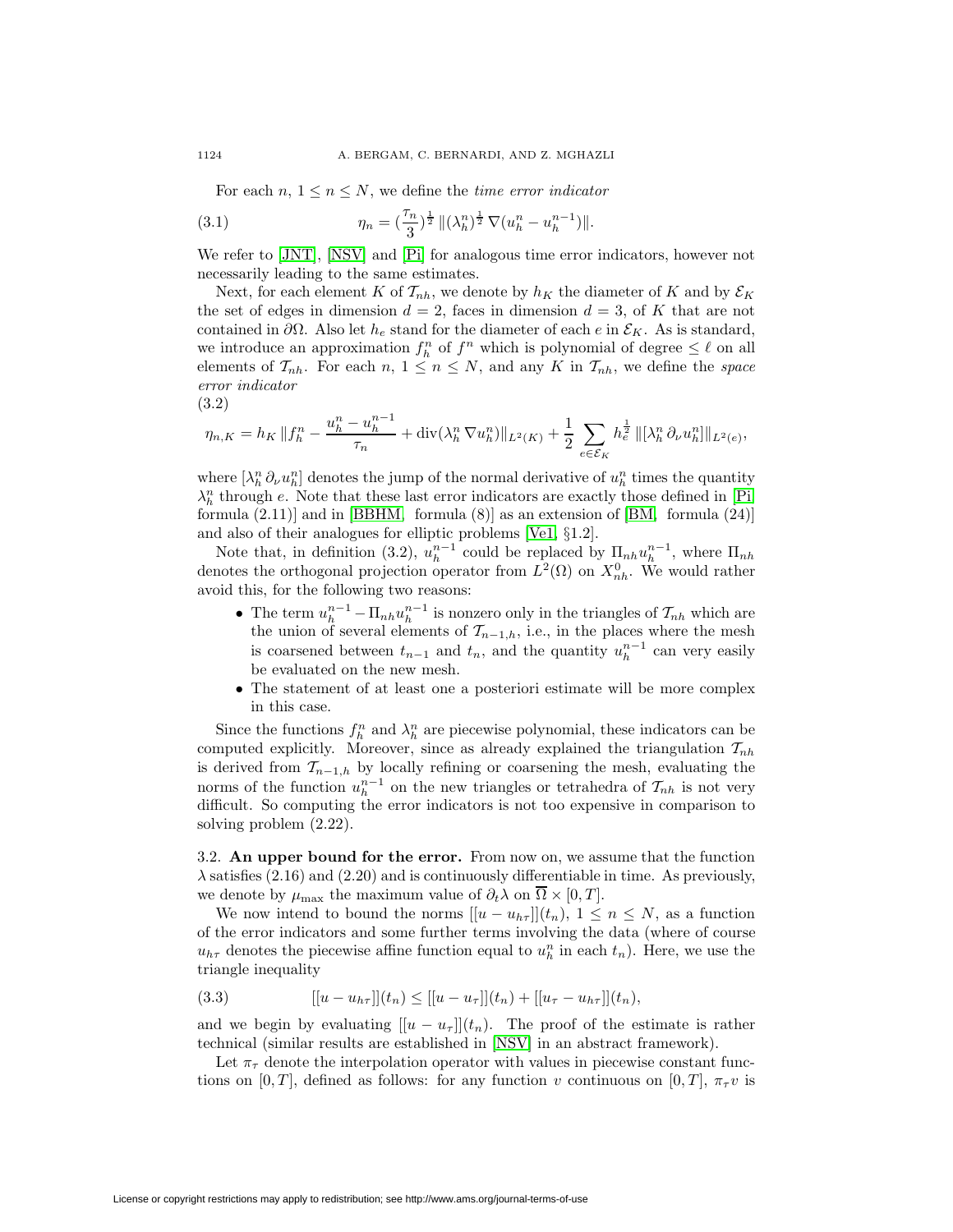constant on each interval  $[t_{n-1}, t_n]$ ,  $1 \leq n \leq N$ , equal to  $v(t_n)$ . The following results are standard: if the function v admits a derivative which belongs to  $L^2(0,T)$ , respectively which is continuous on  $[0, T]$ ,

(3.4) 
$$
||v - \pi_{\tau}v||_{L^{2}(0,t_{n})} \leq c \left(\max_{1 \leq m \leq n} \tau_{m}\right) ||v'||_{L^{2}(0,t_{n})},
$$

$$
\sup_{0 \leq s \leq t_{n}} |(v - \pi_{\tau}v)(s)| \leq c \left(\max_{1 \leq m \leq n} \tau_{m}\right) \sup_{0 \leq s \leq t_{n}} |v'(s)|.
$$

**Proposition 3.1.** *Assume the data* f *continuous on* [0, T] *with values in*  $H^{-1}(\Omega)$ *and the function*  $u_0$  *in*  $H^1(\Omega)$ *. Then, there exists a positive constant*  $\alpha_1$  *such that, when both*  $|\tau|$  *and h are smaller than*  $\alpha_1$ *, the following a posteriori error estimate holds between the solution* u *of problem* (2.1) *and the solution*  $(u^n)_{0 \leq n \leq N}$  *of problem* (2.9)*, for all*  $t_n$ ,  $1 \le n \le N$ *:* 

$$
(3.5)
$$

$$
[[u - u_{\tau}]](t_n) \le c \left( [[u_{\tau} - u_{h\tau}]](t_n) + (\sum_{m=1}^n \eta_m^2)^{\frac{1}{2}} + ||f - \pi_{\tau}f||_{L^2(0,t_n;H^{-1}(\Omega))} + (1 + \sigma_{\tau})^{\frac{1}{2}} c_n(u_0, f) (\max_{1 \le m \le n} \tau_m) \right),
$$

*where the constant*  $c_n(u_0, f)$  *is given by* 

$$
(3.6) \t\t c_n(u_0, f) = \|u_0\| + \tau_1^{\frac{1}{2}} \|( \lambda^1)^{\frac{1}{2}} \nabla u_0 \| + t_n^{\frac{1}{2}} \|f\|_{\mathscr{C}^0(0,t_n;H^{-1}(\Omega))}.
$$

*Proof.* When "applying" equation (2.4) to the function  $u_{\tau}$ , we obtain for all t in  $]t_{n-1}, t_n]$  and v in  $H_0^1(\Omega)$ 

$$
(\partial_t u_\tau(t), v) + (\lambda(t)\nabla u_\tau(t), \nabla v) = \left(\frac{u^n - u^{n-1}}{\tau_n}, v\right) + \left((\lambda(t) - \lambda^n)\nabla u_\tau(t), \nabla v\right) + \left(\lambda^n(\nabla u_\tau(t) - \nabla u^n), \nabla v\right) + (\lambda^n \nabla u^n, \nabla v),
$$

whence, from  $(2.11)$ ,

$$
(\partial_t u_\tau(t), v) + (\lambda(t)\nabla u_\tau(t), \nabla v)
$$
  
=  $(f^n, v) + ((\lambda(t) - \lambda^n)\nabla u_\tau(t), \nabla v) + (\lambda^n(\nabla u_\tau(t) - \nabla u^n), \nabla v).$ 

Thus, subtracting this line from equation (2.4) leads to

(3.7)

$$
(\partial_t (u - u_\tau)(t), v) + (\lambda(t)\nabla(u - u_\tau)(t), \nabla v)
$$
  
=  $(f(t) - f^n, v) - ((\lambda(t) - \lambda^n)\nabla u_\tau(t), \nabla v) - (\lambda^n(\nabla u_\tau(t) - \nabla u^n), \nabla v).$ 

We now take v equal to  $(u - u<sub>\tau</sub>)(t)$ , integrate this line on  $[t_{n-1}, t_n]$  and sum up on the *n*. By noting that  $u - u_\tau$  vanishes at  $t = 0$ , this yields

$$
\frac{1}{2}[[u - u_{\tau}]]^{2}(t_{n}) \leq \sum_{m=1}^{n} \Biggl( \int_{t_{m-1}}^{t_{m}} \bigl( f(s) - f^{m}, v(s) \bigr) ds - \int_{t_{m-1}}^{t_{m}} \bigl( (\lambda(s) - \lambda^{m}) \nabla u_{\tau}(s), \nabla v(s) \bigr) ds - \int_{t_{m-1}}^{t_{m}} \bigl( \lambda^{m} (\nabla u_{\tau}(s) - \nabla u^{m}), \nabla v(s) \bigr) ds \Biggr).
$$

We now evaluate separately each term in the right-hand side of this equation.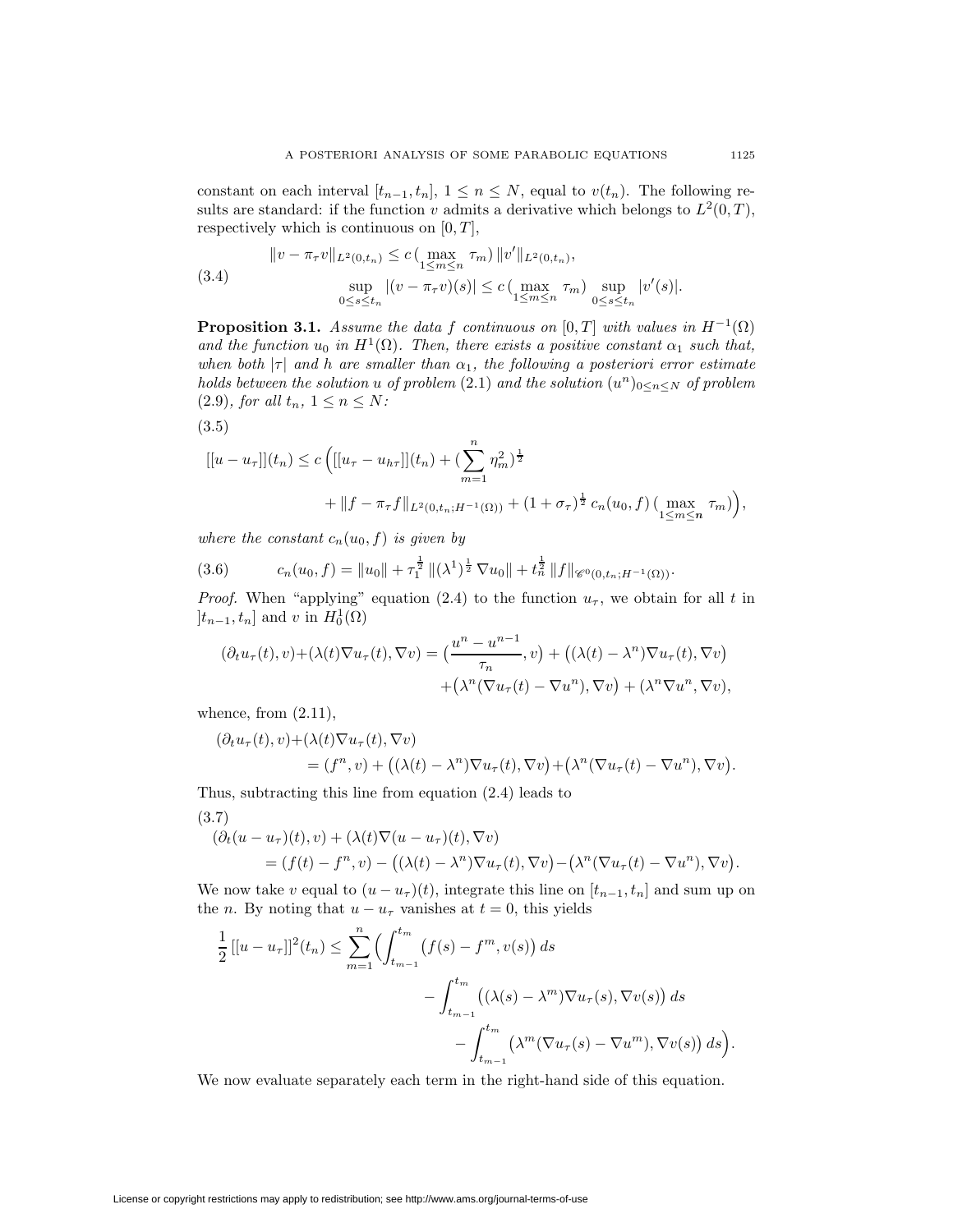(1) It follows from the definition of  $\pi_{\tau}$  that

$$
\begin{split} & \|\int_{t_{m-1}}^{t_m} \left( (f - f^m)(s), v(s) \right) ds \|\leq \frac{1}{\lambda_{\min}^{\frac{1}{2}}} \left( \int_{t_{m-1}}^{t_m} \|(f - \pi_{\tau}f)(s)\|_{H^{-1}(\Omega)}^2 ds \right)^{\frac{1}{2}} \left( \int_{t_{m-1}}^{t_m} \|\lambda^{\frac{1}{2}}(s) \nabla v(s)\|^2 ds \right)^{\frac{1}{2}} .\end{split}
$$

Moreover, note that

(3.8) 
$$
\left(\sum_{m=1}^n \int_{t_{m-1}}^{t_m} \|\lambda^{\frac{1}{2}}(s) \nabla v(s)\|^2 ds\right)^{\frac{1}{2}} \leq [[u - u_\tau]](t_n).
$$

(2) Concerning the second term, we have

$$
\begin{split} \|\int_{t_{m-1}}^{t_m} \left( (\lambda(s) - \lambda^m) \nabla u_\tau(s), \nabla v(s) \right) ds | \\ &\leq \frac{1}{\lambda_{\min}} \sup_{t_{m-1} \leq s \leq t_m} \| (\lambda - \pi_\tau \lambda)(s) \|_{L^\infty(\Omega)} \\ &\times \left( \int_{t_{m-1}}^{t_m} \| \lambda^{\frac{1}{2}}(s) \nabla u_\tau(s) \|^2 ds \right)^{\frac{1}{2}} \left( \int_{t_{m-1}}^{t_m} \| \lambda^{\frac{1}{2}}(s) \nabla v(s) \|^2 ds \right)^{\frac{1}{2}}, \end{split}
$$

whence, from  $(3.4)$ ,

$$
\begin{split} \big| \int_{t_{m-1}}^{t_m} \big( (\lambda(s) - \lambda^m) \nabla u_\tau(s), \nabla v(s) \big) ds \big| \\ &\leq \frac{\mu_{\max}}{\lambda_{\min}} \, \tau_m \big( \int_{t_{m-1}}^{t_m} \| \lambda^{\frac{1}{2}}(s) \nabla u_\tau(s) \|^2 \, ds \big)^{\frac{1}{2}} \big( \int_{t_{m-1}}^{t_m} \| \lambda^{\frac{1}{2}}(s) \nabla v(s) \|^2 \, ds \big)^{\frac{1}{2}} . \end{split}
$$

The last term is bounded in (3.8), while it follows from (2.14) and (2.15) that, for  $|\tau| \leq \alpha_0$ ,

$$
(3.9)
$$
  

$$
\left(\sum_{m=1}^{n} \int_{t_{m-1}}^{t_m} \|\lambda^{\frac{1}{2}}(s) \nabla u_{\tau}(s)\|^2 ds\right)^{\frac{1}{2}} \leq [[u_{\tau}]](t_n)
$$
  

$$
\leq c \left(1 + \sigma_{\tau}\right)^{\frac{1}{2}} \left(\|u_0\| + \tau_1^{\frac{1}{2}} \|\lambda^{\frac{1}{2}}\right)^{\frac{1}{2}} \nabla u_0\| + \left(\sum_{m=1}^{n} \tau_m \|f^m\|_{H^{-1}(\Omega)}^2\right)^{\frac{1}{2}}.
$$

(3) Using a Cauchy–Schwarz inequality, we have

$$
\begin{split} & \left| \int_{t_{m-1}}^{t_m} \left( \lambda^m \left( \nabla u_\tau(s) - \nabla u^m \right), \nabla v(s) \right) ds \right| \\ &\leq \left( \int_{t_{m-1}}^{t_m} \| (\lambda^m)^{\frac{1}{2}} \nabla (u_\tau(s) - u^m) \|^2 \, ds \right)^{\frac{1}{2}} \left( \int_{t_{m-1}}^{t_m} \| (\lambda^m)^{\frac{1}{2}} \nabla v(s) \|^2 \, ds \right)^{\frac{1}{2}} . \end{split}
$$

By adding and subtracting  $\lambda(s)$ , the last term can be bounded by

$$
\left(\int_{t_{m-1}}^{t_m} \|(\lambda^m)^{\frac{1}{2}} \nabla v(s)\|^2 ds\right)^{\frac{1}{2}} \leq \left(1 + \left(\frac{\mu_{\max}}{\lambda_{\min}}\right)^{\frac{1}{2}} \tau_m^{\frac{1}{2}}\right) \left(\int_{t_{m-1}}^{t_m} \|(\lambda^{\frac{1}{2}}(s) \nabla v(s)\|^2 ds\right)^{\frac{1}{2}},
$$

and moreover  $\tau_m \leq \alpha_1$ . By definition of  $u_\tau$  (see (2.8)), we have

$$
\left(\int_{t_{m-1}}^{t_m} \|(\lambda^m)^{\frac{1}{2}} \nabla (u_\tau(s) - u^m)\|^2 ds\right)^{\frac{1}{2}} = \left(\frac{\tau_m}{3}\right)^{\frac{1}{2}} \left\|(\lambda^m)^{\frac{1}{2}} \nabla (u^m - u^{m-1})\right\|.
$$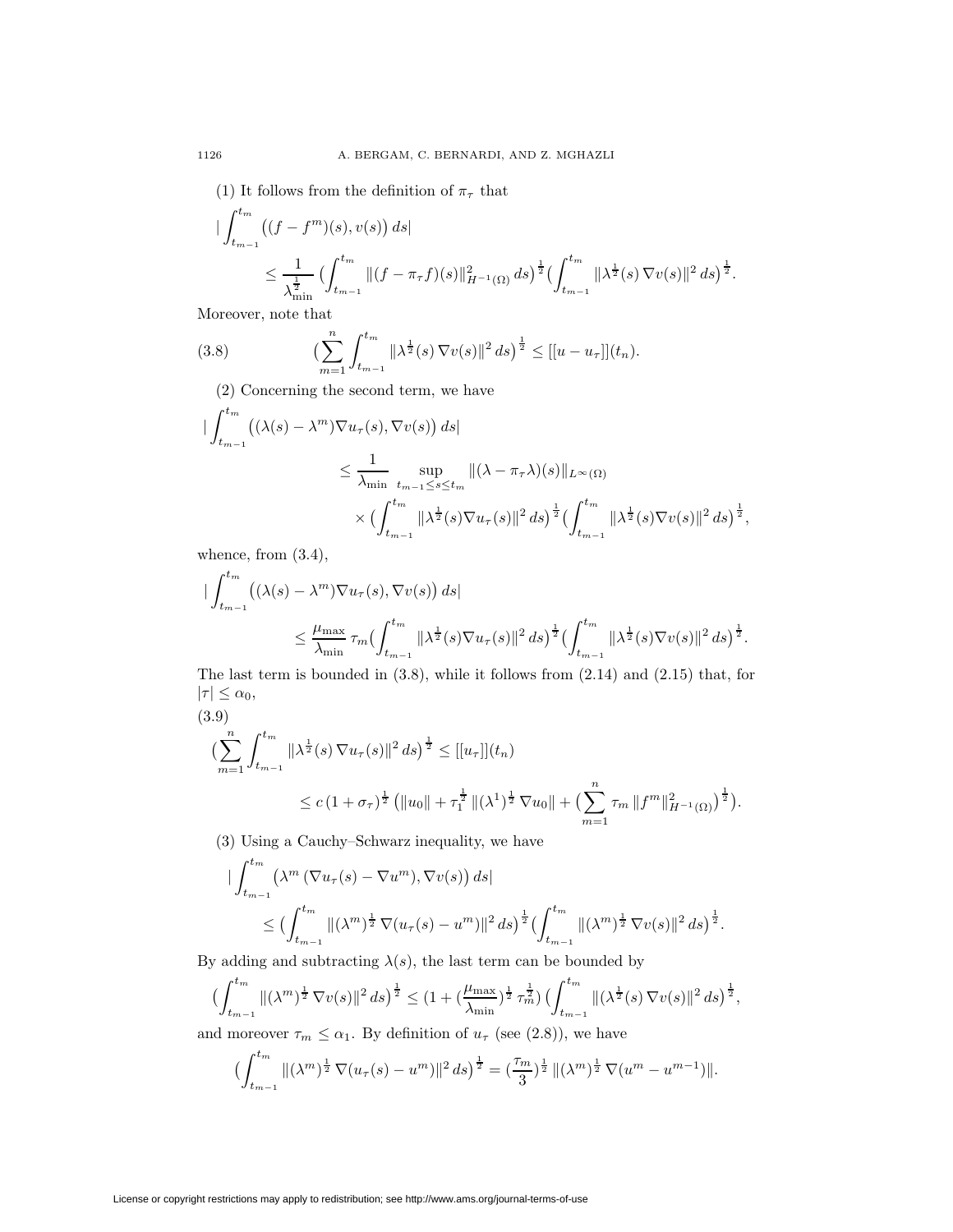Then, adding and subtracting  $\nabla u_h^m$  and  $\nabla u_h^{m-1}$  and using the previous arguments, we derive

$$
\begin{split} \big(\int_{t_{m-1}}^{t_m} \|(\lambda^m)^{\frac{1}{2}} \, \nabla (u_\tau(s) - u^m)\|^2 \, ds\big)^{\frac{1}{2}} \\ &\leq (\frac{\tau_m}{3})^{\frac{1}{2}} \, \|(\lambda^m)^{\frac{1}{2}} \, \nabla (u^m_n - u^{m-1}_n)\| + (\frac{\tau_m}{3})^{\frac{1}{2}} \, \|(\lambda^m)^{\frac{1}{2}} \, \nabla (u^m - u^m_n)\| \\ &\quad + (\frac{\tau_m}{3})^{\frac{1}{2}} \, (1 + \frac{\mu_{\text{max}}}{\lambda_{\text{min}}} \, \tau_m)^{\frac{1}{2}} \, \|(\lambda^{m-1})^{\frac{1}{2}} \, \nabla (u^{m-1} - u^{m-1}_h)\|. \end{split}
$$

Using  $(2.15)$  yields that the sum over m of the square of the last two terms can be bounded by  $4[[u_\tau - u_{\tau h}]]^2(t_n)$ . Finally, we observe that

$$
(\frac{\tau_m}{3})^{\frac{1}{2}}\, \|(\lambda^m)^{\frac{1}{2}}\, \nabla (u_h^m - u_h^{m-1})\| \leq \eta_m + (\frac{\tau_m}{3})^{\frac{1}{2}}\, \|(\lambda^m - \lambda_h^m)^{\frac{1}{2}}\, \nabla (u_h^m - u_h^{m-1})\|,
$$

and we derive from (2.20) that, for  $c(\lambda) h^{\ell+1} \leq \frac{1}{2} \lambda_{\min}$ ,

$$
\|\frac{\lambda^m-\lambda_h^m}{\lambda_h^m}\|_{L^\infty(\Omega)}\leq \frac{c(\lambda)\,h^{\ell+1}}{\lambda_{\min}-c(\lambda)\,h^{\ell+1}}\leq \frac{2\,c(\lambda)\,h^{\ell+1}}{\lambda_{\min}}\leq 1,
$$

whence

$$
\left(\frac{\tau_m}{3}\right)^{\frac{1}{2}} \|(\lambda^m)^{\frac{1}{2}} \nabla (u_h^m - u_h^{m-1})\| \leq 2 \eta_m.
$$

Combining all this yields the desired result.

Using equations (2.4) and (2.11) yields that, for  $1 \le n \le N$ ,

$$
\|\partial_t(u - u_\tau)\|_{L^2(t_{n-1}, t_n; H^{-1}(\Omega))} \le \|\lambda \nabla u - \lambda^n \nabla u^n\|_{L^2(t_{n-1}, t_n; L^2(\Omega))} + \|f - \pi_\tau f\|_{L^2(t_{n-1}, t_n; H^{-1}(\Omega))},
$$

whence

(3.10)

$$
\|\partial_t(u - u_\tau)\|_{L^2(t_{n-1}, t_n; H^{-1}(\Omega))}
$$
  
\n
$$
\leq c \left( \left( \int_{t_{n_1}}^{t_n} \| (\lambda^n)^{\frac{1}{2}} \nabla (u_\tau(s) - u^n) \|^2 ds \right)^{\frac{1}{2}} + \| \lambda^{\frac{1}{2}} \nabla (u - u_\tau) \|_{L^2(t_{n-1}, t_n; L^2(\Omega))}
$$
  
\n
$$
+ \|f - \pi_\tau f\|_{L^2(t_{n-1}, t_n; H^{-1}(\Omega))} + c_n(u_0, f) \left( \max_{1 \leq m \leq n} \tau_m \right) \right).
$$

Since the first term in the right-hand side is evaluated in part (3) of the proof of Proposition 3.1, combining this estimate with Proposition 3.1 leads to the following corollary.

**Corollary 3.2.** *If the assumptions of Proposition* 3.1 *are satisfied, there exists a positive constant*  $\alpha_1$  *such that, when both*  $|\tau|$  *and h are smaller than*  $\alpha_1$ *, the following a posteriori error estimate holds between the solution* u *of problem* (2.1) *and the solution*  $(u^n)_{0 \leq n \leq N}$  *of problem* (2.9)*, for all*  $t_n$ ,  $1 \leq n \leq N$ *:* 

(3.11)

$$
\|\partial_t(u - u_\tau)\|_{L^2(0,t_n;H^{-1}(\Omega))} \le c \left( [[u_\tau - u_{h\tau}]](t_n) + (\sum_{m=1}^n \eta_m^2)^{\frac{1}{2}} + \|f - \pi_\tau f\|_{L^2(0,t_n;H^{-1}(\Omega))} + (1 + \sigma_\tau)^{\frac{1}{2}} c_n(u_0, f) (\max_{1 \le m \le n} \tau_m) \right),
$$

*where*  $c_n(u_0, f)$  *is defined in* (3.6).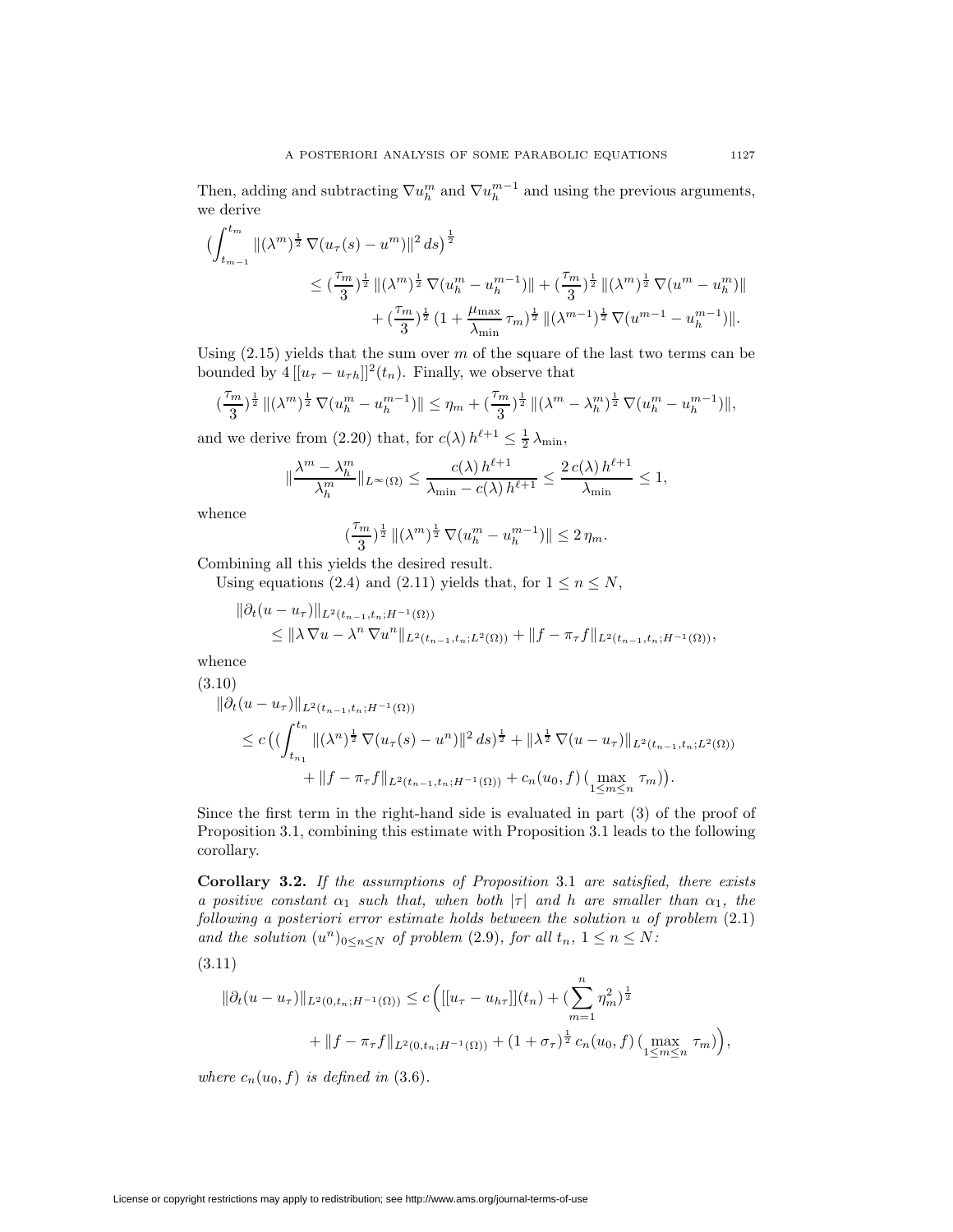*Remark.* It can be observed from the previous proof that the error indicators  $\eta_n$ are more naturally associated with the error between the solution of a space semidiscrete problem and the solution of problem  $(2.21) - (2.22)$ . However this semidiscrete problem is not easy to write when the triangulations  $\mathcal{T}_{nh}$  depend on n, which is the case for mesh adaptivity.

The arguments for evaluating  $[[u_\tau - u_{h\tau}]](t_n)$  are simpler and rather standard, so we only give an abridged proof of the following result.

**Proposition 3.3.** *Assume the data* f *continuous on* [0, T] *with values in*  $L^2(\Omega)$ and the function  $u_0$  in  $H^1(\Omega)$ . Then, the following a posteriori error estimate *holds between the solution*  $(u^n)_{0 \leq n \leq N}$  *of problem*  $(2.10) - (2.11)$  *and the solution*  $(u_h^n)_{0 \le n \le N}$  of problem  $(2.21) - (2.22)$ *, for all*  $t_n$ ,  $1 ≤ n ≤ N$ .

$$
(3.12)
$$

$$
[[(um - uhm)]n \le c \left( \sum_{m=1}^{n} \tau_m \sum_{K \in \mathcal{T}_{mh}} (\eta_{m,K}^2 + h_K^2 ||fm - fhm ||_{L^2(K)}^2) \right)^{\frac{1}{2}} + c (||u0 - \Pi_h u0||_{L^2(\Omega)} + c_n(u0, f)h\ell+1),
$$

*where*  $c_n(u_0, f)$  *is defined in* (3.6).

*Proof.* For any v in  $H_0^1(\Omega)$  and any  $v_h$  in  $X_{nh}^0$ , we have

$$
(un - uhn, v) + \tau_n (\lambda^n \nabla (un - uhn), \nabla v) = (un-1 - uhn-1, vh) + (un - uhn, v - vh) + \tau_n (\lambda^n \nabla un, \nabla (v - vh)) - \tau_n (\lambda^n \nabla uhn, \nabla (v - vh)) - \tau_n ((\lambdan - \lambdahn) \nabla uhn, \nabla v).
$$

By integrating by parts, we note that

(3.13)  
\n
$$
(u^n - u_h^n, v - v_h) + \tau_n (\lambda^n \nabla u^n, \nabla (v - v_h)) - \tau_n (\lambda_h^n \nabla u_h^n, \nabla (v - v_h))
$$
\n
$$
= (u^{n-1} - u_h^{n-1}, v - v_h)
$$
\n
$$
+ \tau_n \sum_{K \in \mathcal{T}_{nh}} \left( \int_K \left( f^n - \frac{u_h^n - u_h^{n-1}}{\tau_n} + \operatorname{div}(\lambda_h^n \nabla u_h^n) \right) (\boldsymbol{x}) (v - v_h)(\boldsymbol{x}) d\boldsymbol{x} + \frac{1}{2} \sum_{e \in \mathcal{E}_K} \int_e [\lambda_h^n \partial_\nu u_h^n](r) (v - v_h)(r) dr \right)
$$

.

We again use (2.20) to obtain

$$
|\tau_n((\lambda^n - \lambda_h^n) \nabla u_h^n, \nabla v)| \leq \frac{c(\lambda)}{\lambda_{\min}^{\frac{1}{2}}} h^{\ell+1} \tau_n \|(\lambda^n)^{\frac{1}{2}} \nabla u_h^n\| \|\nabla v\|.
$$

By taking  $v_h$  equal to the image of v by a local regularization operator (see [\[Cl\]](#page-20-17), [\[BG\]](#page-20-18) or [\[Ve4\]](#page-20-19) for the properties of such an operator) and using a triangle inequality, we derive

$$
(u^{n} - u_{h}^{n}, v) + \tau_{n} (\lambda^{n} \nabla (u^{n} - u_{h}^{n}), \nabla v) \leq (u^{n-1} - u_{h}^{n-1}, v) + c \left( \tau_{n} \sum_{K \in \mathcal{T}_{n h}} (\eta_{n,K} + h_{K} \| f^{n} - f_{h}^{n} \|_{L^{2}(K)}) \| v \|_{H^{1}(\Delta_{K})} + h^{\ell+1} \tau_{n} \| (\lambda^{n})^{\frac{1}{2}} \nabla u_{h}^{n} \| \| \nabla v \| \right),
$$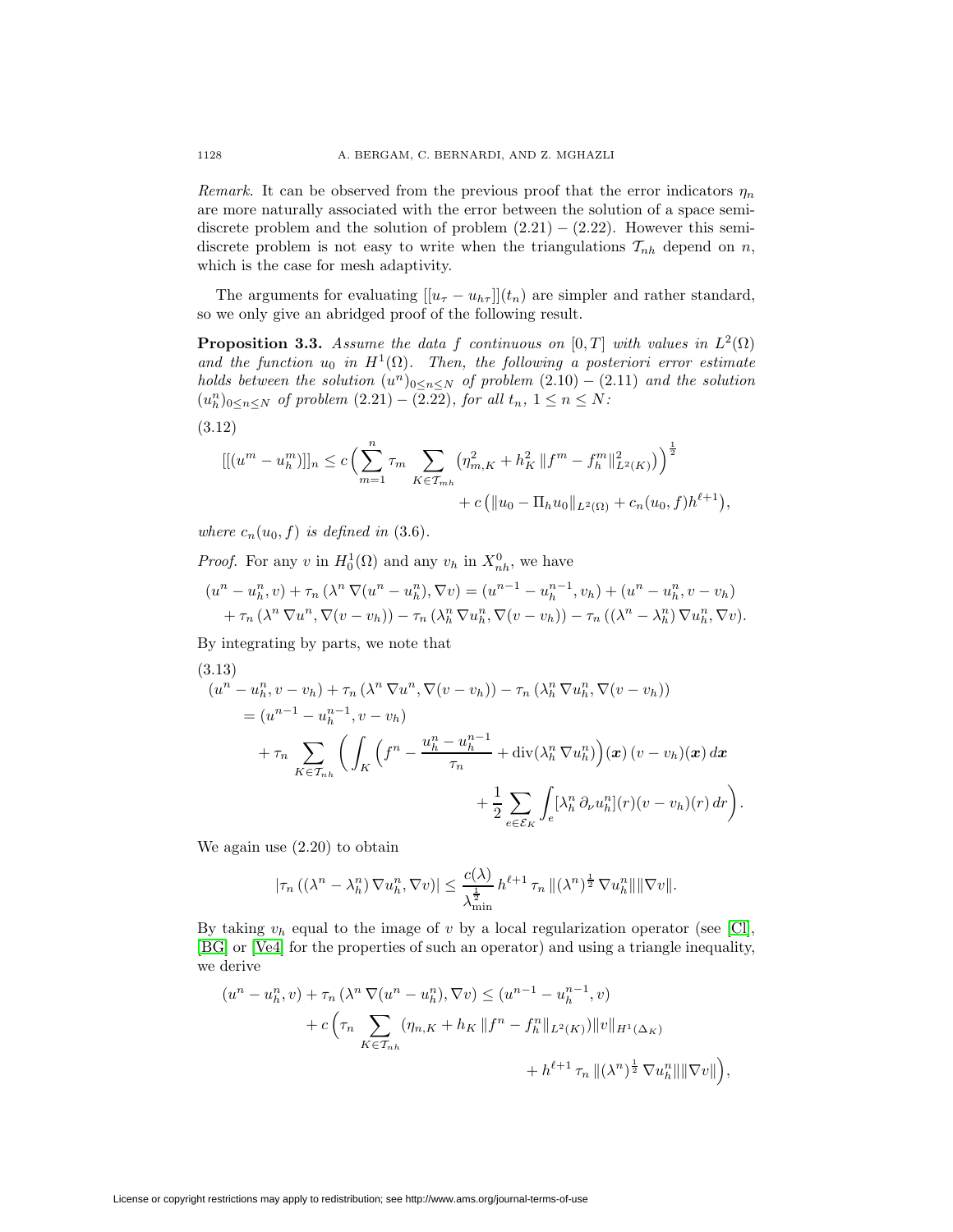where  $\Delta_K$  stand for the union of all elements in  $\mathcal{T}_{nh}$  that share at least a corner with K. Finally we take v equal to  $u^n - u_h^n$ , which gives

$$
||u^{n} - u_{h}^{n}||^{2} + \tau_{n} ||(\lambda^{n})^{\frac{1}{2}} \nabla (u^{n} - u_{h}^{n})||^{2} \leq ||u^{n-1} - u_{h}^{n-1}||^{2} + c \left(\tau_{n} \sum_{K \in \mathcal{T}_{nh}} (\eta_{n,K}^{2} + h_{K}^{2} || f^{n} - f_{h}^{n} ||_{L^{2}(K)}^{2}) + h^{2(\ell+1)} \tau_{n} ||(\lambda^{n})^{\frac{1}{2}} \nabla u_{h}^{n}||^{2}\right).
$$

By summing up this inequality on  $n$  and using  $(2.24)$ , we obtain the desired result.

There also the following corollary is derived in an easy way.

**Corollary 3.4.** *If the assumptions of Proposition* 3.3 *are satisfied, the following a posteriori error estimate holds between the solution*  $(u^n)_{0 \leq n \leq N}$  *of problem* (2.10) −  $(2.11)$  and the solution  $(u_h^n)_{0 \le n \le N}$  of problem  $(2.21) - (2.22)$ *, for all*  $t_n$ ,  $1 \le n \le N$ .

$$
(3.14)
$$
\n
$$
\left(\sum_{m=1}^{n} \tau_m \left\| \frac{(u^m - u_h^m) - (u^{m-1} - u_h^{m-1})}{\tau_m} \right\|_{H^{-1}(\Omega)}^2 \right)^{\frac{1}{2}}
$$
\n
$$
\leq c \left(\sum_{m=1}^{n} \tau_m \sum_{K \in \mathcal{T}_{mh}} \left(\eta_{m,K}^2 + h_K^2 \| f^m - f_h^m \|_{L^2(K)}^2 \right) \right)^{\frac{1}{2}}
$$
\n
$$
+ c \left( \|u_0 - \Pi_h u_0\|_{L^2(\Omega)} + c_n (u_0, f) h^{\ell+1} \right),
$$

*where*  $c_n(u_0, f)$  *is defined in* (3.6).

Combining the results of Propositions 3.1 and 3.3 with Lemma 2.1 leads to the full a posteriori error estimate.

**Theorem 3.5.** *Assume the data* f *continuous on* [0, T] *with values in*  $L^2(\Omega)$  *and the function*  $u_0$  *in*  $H^1(\Omega)$ *. If moreover the regularity parameter*  $\sigma_{\tau}$  *is bounded by a constant independent of*  $\tau$ *, there exists a positive constant*  $\alpha_1$  *such that, when both*  $|\tau|$  *and h are smaller than*  $\alpha_1$ *, the following a posteriori error estimate holds between the solution* u of problem  $(2.1)$  and the solution  $(u_h^n)_{0 \leq n \leq N}$  of problem  $(2.21) - (2.22)$ *, for all*  $t_n$ ,  $1 \le n \le N$ *:* 

$$
(3.15)
$$

$$
[[u - u_{h\tau}]](t_n) \le c \left( \sum_{m=1}^n (\eta_m^2 + \tau_m \sum_{K \in \mathcal{T}_{mh}} (\eta_{m,K}^2 + h_K^2 \| f^m - f_h^m \|_{L^2(K)}^2)) \right)^{\frac{1}{2}}
$$
  
+  $c \left( \|u_0 - \Pi_h u_0\|_{L^2(\Omega)} + \tau_1^{\frac{1}{2}} \|\nabla(u_0 - \Pi_h u_0)\| + \|f - \pi_\tau f\|_{L^2(0, t_n; H^{-1}(\Omega))} + c_n (u_0, f)(h^{\ell+1} + \max_{1 \le m \le n} \tau_m) \right),$ 

*where*  $c_n(u_0, f)$  *is defined in* (3.6).

Estimate (3.15) seems fully optimal. Moreover, note that the limitation on  $\tau$ and h is due to the replacement in the discrete problems of  $\lambda(t)$  by  $\lambda^n$  and  $\lambda^n_h$ . When the function  $\lambda$  is independent of t and is polynomial of degree  $\leq \ell$  on the whole domain  $\Omega$ , the following simpler estimate holds for all  $\tau$  and h whenever the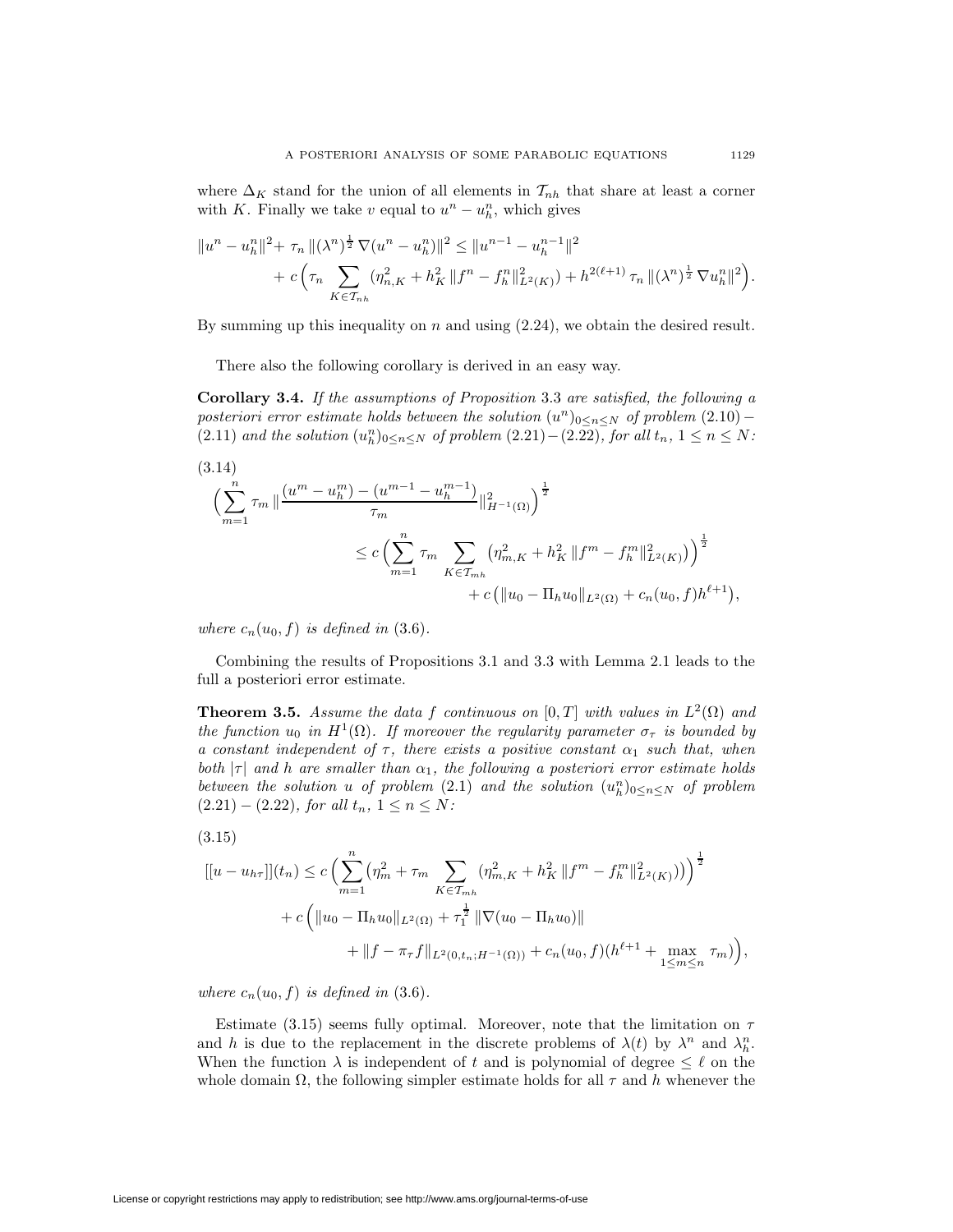assumptions of Theorem 3.5 hold:

$$
[[u - u_{h\tau}]](t_n) \le c \left( \sum_{m=1}^n \left( \eta_m^2 + \tau_m \sum_{K \in \mathcal{T}_{mh}} (\eta_{m,K}^2 + h_K^2 ||f^m - f_h^m||_{L^2(K)}^2) \right) \right)^{\frac{1}{2}} + ||u_0 - \Pi_h u_0||_{L^2(\Omega)} + c ||f - \pi_\tau f||_{L^2(0, t_n; H^{-1}(\Omega))}.
$$

The same estimate also holds for  $\|\partial_t(u - u_{h\tau})\|_{L^2(0,t_n;H^{-1}(\Omega))}$ .

As usual in a posteriori estimates, the right-hand side of (3.15) contains the error indicators and several terms only involving the data. Even if these last terms are not explicitly taken into account in the adaptivity strategy that we propose, it is clear that the triangulation  $\mathcal{T}_{0h}$  (and also  $\tau_1$ ) must be chosen fine enough in order that the approximation error concerning the term  $u_0$  is smaller than a given tolerance. Analogous properties concerning the approximation of the data f and  $\lambda$ must be taken into account at each time step.

3.3. **An upper bound for the error indicators.** The idea is now to prove separate bounds for each indicator  $\eta_n$  and  $\eta_{n,K}$ . We begin with the  $\eta_n$ .

**Proposition 3.6.** *Assume the data* f *continuous on* [0, T] *with values in*  $H^{-1}(\Omega)$ and the function  $u_0$  in  $H_0^1(\Omega)$ . The following estimate holds for the indicator  $\eta_n$ *defined in* (3.1),  $1 \leq n \leq N$ *:* 

(3.17)

$$
\eta_n \leq c'_n(\lambda) \left( [[u^n - u_h^n]] + \sigma_\tau^{\frac{1}{2}} [[u^{n-1} - u_h^{n-1}]] \right) + c \left( \|\lambda^{\frac{1}{2}} \nabla (u - u_\tau) \|_{L^2(t_{n-1}, t_n; L^2(\Omega))} + \|\partial_t (u - u_\tau) \|_{L^2(t_{n-1}, t_n; H^{-1}(\Omega))} + \|f - \pi_\tau f\|_{L^2(t_{n-1}, t_n; H^{-1}(\Omega))} + c_n(u_0, f) (1 + \sigma_\tau)^{\frac{1}{2}} \tau_n) \right),
$$

*where*  $c_n(u_0, f)$  *is defined in* (3.6) *and*  $c'_n(\lambda)$  *denotes the quantity* 

(3.18) 
$$
c'_{n}(\lambda) = (1 + \frac{c(\lambda) h^{\ell+1} + \tau_n \mu_{\max}}{\lambda_{\min}})^{\frac{1}{2}}.
$$

*Proof.* As previously, we use the triangle inequality

$$
\eta_n \leq \left(\frac{\tau_n}{3}\right)^{\frac{1}{2}} \|(\lambda_h^n)^{\frac{1}{2}} \nabla (u^n - u^{n-1})\|
$$
  
+ 
$$
\left(\frac{\tau_n}{3}\right)^{\frac{1}{2}} \|(\lambda_h^n)^{\frac{1}{2}} \nabla (u^n - u_h^n)\| + \left(\frac{\tau_n}{3}\right)^{\frac{1}{2}} \|(\lambda_h^n)^{\frac{1}{2}} \nabla (u^{n-1} - u_h^{n-1})\|.
$$

Thanks to (2.20), replacing  $\lambda_h^n$  by  $\lambda^n$  or  $\lambda^{n-1}$  leads to

$$
\eta_n \leq \left(\frac{\tau_n}{3}\right)^{\frac{1}{2}} \left(1 + \frac{c(\lambda) h^{\ell+1}}{\lambda_{\min}}\right)^{\frac{1}{2}} \|(\lambda^n)^{\frac{1}{2}} \nabla (u^n - u^{n-1})\| \n+ \left(\frac{\tau_n}{3}\right)^{\frac{1}{2}} \left(1 + \frac{c(\lambda) h^{\ell+1}}{\lambda_{\min}}\right)^{\frac{1}{2}} \|(\lambda^n)^{\frac{1}{2}} \nabla (u^n - u_h^n)\| \n+ \left(\frac{\tau_n}{3}\right)^{\frac{1}{2}} \left(1 + \frac{c(\lambda) h^{\ell+1} + \tau_n \mu_{\max}}{\lambda_{\min}}\right)^{\frac{1}{2}} \|(\lambda^{n-1})^{\frac{1}{2}} \nabla (u^{n-1} - u_h^{n-1})\|,
$$

whence, using notation  $(3.18)$ ,

$$
\eta_n \leq (\frac{\tau_n}{3})^{\frac{1}{2}} c'_n(\lambda) \|(\lambda^n)^{\frac{1}{2}} \nabla (u^n - u^{n-1}) \| + c'_n(\lambda) \left( [[u^n - u_h^n]] + \sigma_\tau^{\frac{1}{2}} [[u^{n-1} - u_h^{n-1}]] \right).
$$

(3.16)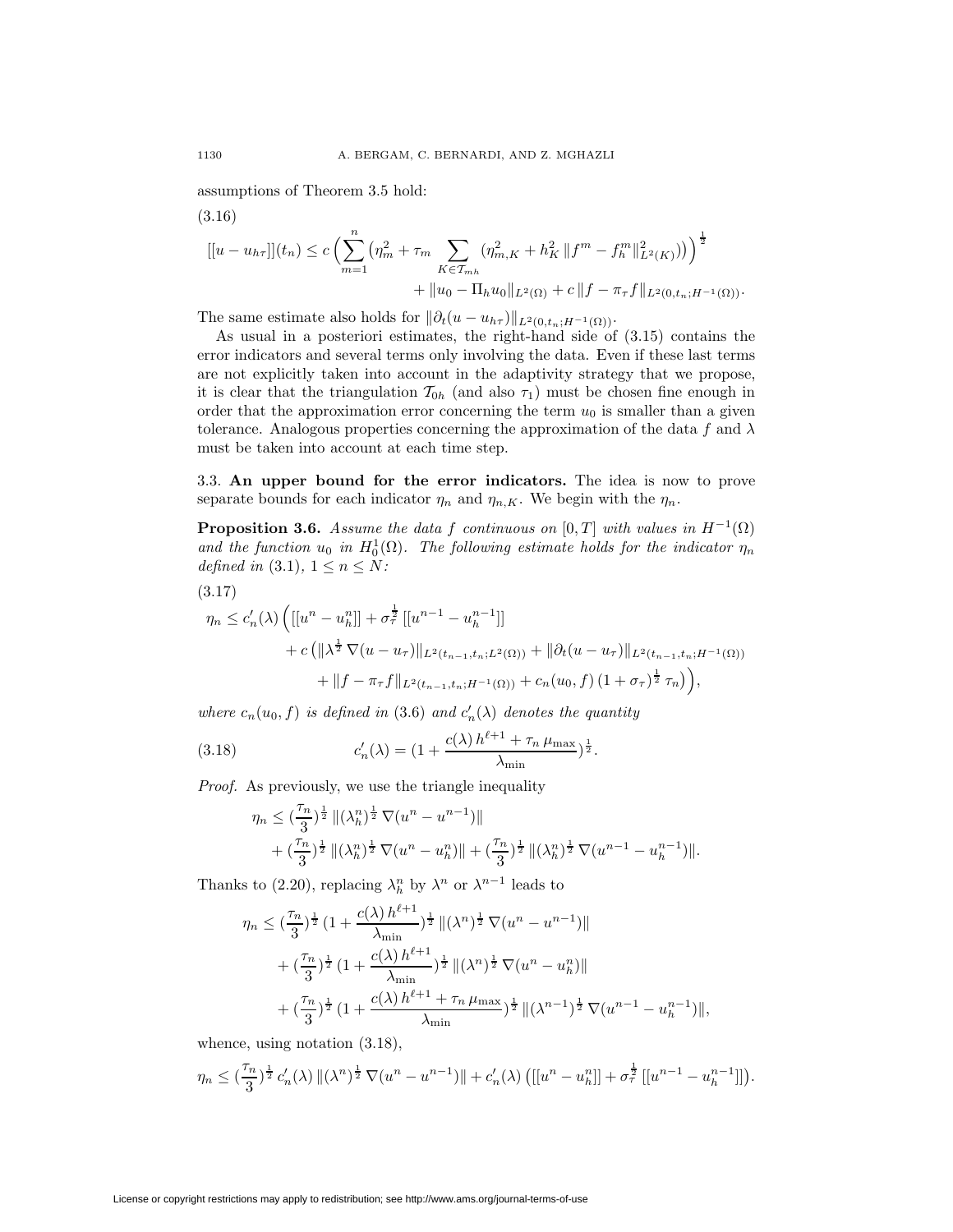Next, in order to evaluate the quantity  $\|(\lambda^n)^{\frac{1}{2}} \nabla (u^n - u^{n-1})\|$ , we take v in (3.7) equal to  $u^n - u^{n-1}$  and integrate between  $t_{n-1}$  and  $t_n$ . By noting that

$$
-\int_{t_{n-1}}^{t_n} (\lambda^n (\nabla u_\tau(s) - \nabla u^n), \nabla v) ds = \frac{\tau_n}{2} ||(\lambda^n)^{\frac{1}{2}} \nabla (u^n - u^{n-1})||^2,
$$

we derive

(3.19)  
\n
$$
\frac{\tau_n}{2} ||(\lambda^n)^{\frac{1}{2}} \nabla (u^n - u^{n-1})||^2 = \int_{t_{n-1}}^{t_n} (\partial_t (u - u_\tau)(s), v) ds
$$
\n
$$
+ \int_{t_{n-1}}^{t_n} (\lambda(s) \nabla (u - u_\tau)(s), \nabla v) ds - \int_{t_{n-1}}^{t_n} ((f - \pi_\tau f)(s), v) ds
$$
\n
$$
+ \int_{t_{n-1}}^{t_n} ((\lambda(s) - \lambda^n) \nabla u_\tau(s), \nabla v) ds.
$$

The first term is obviously bounded by (note that this requires that  $u^0 = u_0$  belongs to  $H_0^1(\Omega)$ 

$$
\left|\int_{t_{n-1}}^{t_n} (\partial_t (u - u_\tau)(s), v) ds \right| \leq \|\partial_t (u - u_\tau)\|_{L^2(t_{n-1}, t_n; H^{-1}(\Omega))} \left(\frac{\tau_n}{\lambda_{\min}}\right)^{\frac{1}{2}} \| (\lambda^n)^{\frac{1}{2}} \nabla v \|.
$$

We also have

$$
\begin{split} \|\int_{t_{n-1}}^{t_n} (\lambda(s)\,\nabla(u-u_\tau)(s),\nabla v)\,ds|\\ &\leq (1+\frac{\tau_n\,\mu_{\max}}{\lambda_{\min}})^{\frac{1}{2}}\,\tau_n^{\frac{1}{2}}\,\|\lambda^{\frac{1}{2}}\,\nabla(u-u_\tau)\|_{L^2(t_{n-1},t_n;L^2(\Omega)^d)}\,\|(\lambda^n)^{\frac{1}{2}}\,\nabla v\|, \end{split}
$$

and similarly

$$
\big|\int_{t_{n-1}}^{t_n} (f - \pi_\tau f)(s)v \, ds\big| \leq \left(\frac{\tau_n}{\lambda_{\min}}\right)^{\frac{1}{2}} \|f - \pi_\tau f\|_{L^2(t_{n-1}, t_n; H^{-1}(\Omega))} \|(\lambda^n)^{\frac{1}{2}} \nabla v\|.
$$

The last term is bounded in the usual way:

$$
\begin{split} \|\int_{t_{n-1}}^{t_n} ((\lambda(s)-\lambda^n)\nabla u_\tau(s), \nabla v) ds| \\ &\leq \tau_n^{\frac{3}{2}} \frac{\mu_{\max}}{\lambda_{\min}} \|\lambda^{\frac{1}{2}} \nabla u_\tau\|_{L^2(t_{n-1}, t_n; L^2(\Omega)^d)} \|(\lambda^n)^{\frac{1}{2}} \nabla v\|, \end{split}
$$

and we use (2.14) and (2.15) to evaluate the norm of  $u<sub>\tau</sub>$ . The desired estimate is thus obtained by inserting all these estimates into (3.19).

The most important property of estimate (3.17) is that, up to the constant  $c_n(u_0, f)$ , all terms in the right-hand side are local in time; more precisely, they involve the solution and the data only on the interval  $[t_{n-1}, t_n]$ . We now evaluate the indicators  $\eta_{n,K}$ . There, also, the arguments are very similar to those in [\[BM\]](#page-20-6) or to their analogues for elliptic problems; however a further assumption is needed which is not too restrictive in the context of mesh adaptation. This is due to the fact that both  $u_h^{n-1}$  and  $u_h^n$  are involved in the definition of  $\eta_{n,K}$  and are a priori not defined on the same mesh, and also that, as already hinted, we prefer not to replace  $u_h^{n-1}$  by  $\Pi_{nh}u_h^{n-1}$  in the definition of  $\eta_{n,K}$ .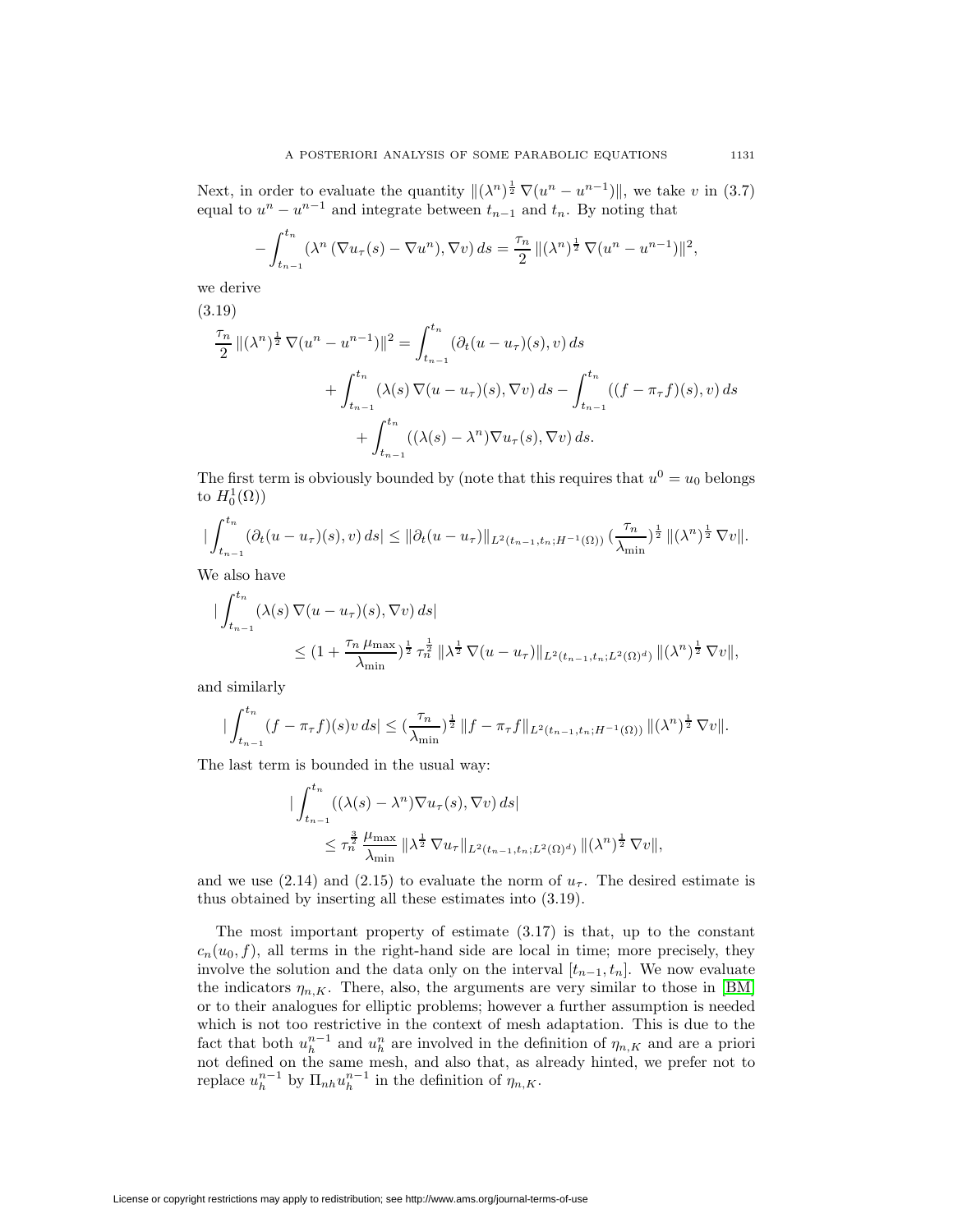**Proposition 3.7.** Assume that, for  $1 \leq n \leq N$ , there exists a regular family of *triangulations*  $(T_{nh}^*)_h$  *such that, for all* h *and*  $n, 1 \le n \le N$ *, each element of*  $T_{n-1,h}$ and  $T_{nh}$  is the union of at most s elements of  $T_{nh}^*$  (where s is bounded independently *of* h and n). Assume also the data f continuous on  $[0, T]$  *with values in*  $L^2(\Omega)$  and *the function*  $u_0$  *in*  $H_0^1(\Omega)$ *. The following estimate holds for the indicator*  $\eta_{n,K}$ *defined in* (3.2)*, for all* K *in*  $\mathcal{T}_{nh}$ *,*  $1 \leq n \leq N$ *:* 

$$
(3.20)
$$

$$
\eta_{n,K} \le c \left( \| (\lambda^n)^{\frac{1}{2}} \nabla (u^n - u_h^n) \|_{L^2(\omega_K)^d} + \| \frac{(u^n - u_h^n) - (u^{n-1} - u_h^{n-1})}{\tau_n} \|_{H^{-1}(\omega_K)} + h_K \| f^n - f_h^n \|_{L^2(\omega_K)} + c(\lambda) c_n (u_0, f) h^{\ell+1} \right),
$$

*where*  $c_n(u_0, f)$  *is defined in* (3.6) *and*  $\omega_K$  *denotes the union of elements of*  $\mathcal{T}_{nh}$ *that share at least an edge (d = 2) or a face (d = 3) with* K.

*Proof.* We bound successively the two terms in  $\eta_{n,K}$ .

(1) We use (3.13) with  $v_h$  equal to zero and v equal to  $v_K$ , with

$$
v_K = \left(f_h^n - \frac{u_h^n - u_h^{n-1}}{\tau_n} + \operatorname{div}(\lambda_h^n \nabla u_h^n)\right) \psi_K \quad \text{on } K \qquad \text{and} \qquad v_K = 0 \quad \text{on } \Omega \setminus K,
$$

where  $\psi_K$  denotes the bubble function on K. This leads to

$$
\begin{split} \|\left(f_h^n - \frac{u_h^n - u_h^{n-1}}{\tau_n} + \operatorname{div}(\lambda_h^n \nabla u_h^n)\right) \psi_K^{\frac{1}{2}}\|_{L^2(K)}^2 \\ &= \int_K \left(\frac{(u^n - u_h^n) - (u^{n-1} - u_h^{n-1})}{\tau_n}\right)(\boldsymbol{x}) v_K(\boldsymbol{x}) \, d\boldsymbol{x} \\ &+ \int_K \lambda^n(\boldsymbol{x}) \, \nabla(u^n - u_h^n)(\boldsymbol{x}) \, \cdot \nabla v_K(\boldsymbol{x}) \, d\boldsymbol{x} \\ &- \int_K (f^n - f_h^n)(\boldsymbol{x}) v_K(\boldsymbol{x}) \, d\boldsymbol{x} \\ &+ \int_{t_{n-1}}^{t_n} \int_K (\lambda^n - \lambda_h^n)(\boldsymbol{x}) \, \nabla u_h^n(\boldsymbol{x}) \, \cdot \nabla v_K(\boldsymbol{x}) \, d\boldsymbol{x} .\end{split}
$$

Bounding the terms in the right-hand side follows the same arguments as in the previous proof. Moreover we note that  $v_K$  is the product of  $\psi_K$  by a polynomial of degree  $\leq m = \max\{k, \ell, k + \ell - 1\}$  on each element of  $\mathcal{T}_{nh}^*$  and we use the inverse inequalities

$$
(3.21)
$$

$$
\forall w \in \mathcal{P}_m(K), \quad \|w\|_{L^2(K)} \le c \, \|w \, \psi_K^{\frac{1}{2}}\|_{L^2(K)} \text{ and } \|\nabla w\|_{L^2(K)^d} \le c \, h_K^{-1} \, \|w\|_{L^2(K)}.
$$

This leads to the estimate for the first term.

(2) For any e in  $\mathcal{E}_K$ , we denote by K' the other element of  $\mathcal{T}_{nh}$  that contains e. We still take  $v_h$  equal to zero in (3.13) but now v is chosen equal to  $v_e$ , with

$$
v_e = R_{e,\kappa}([\lambda_h^n \partial_\nu u_h^n] \psi_e) \quad \text{on } \kappa \in \{K, K'\} \quad \text{and} \quad v_e = 0 \quad \text{on } \Omega \setminus (K \cup K'),
$$

where  $\psi_e$  is the bubble function on e and  $R_{e,\kappa}$  is a lifting operator of polynomials on e vanishing on ∂e into polynomials in  $\kappa$  vanishing on  $\partial \kappa \setminus e$  which is built by affine transformation from a similar operator on the reference element (see [\[BMV,](#page-20-12) §8.2] for more details). Using the estimate established in the first part of the proof together with appropriate inverse inequalities leads to the desired result.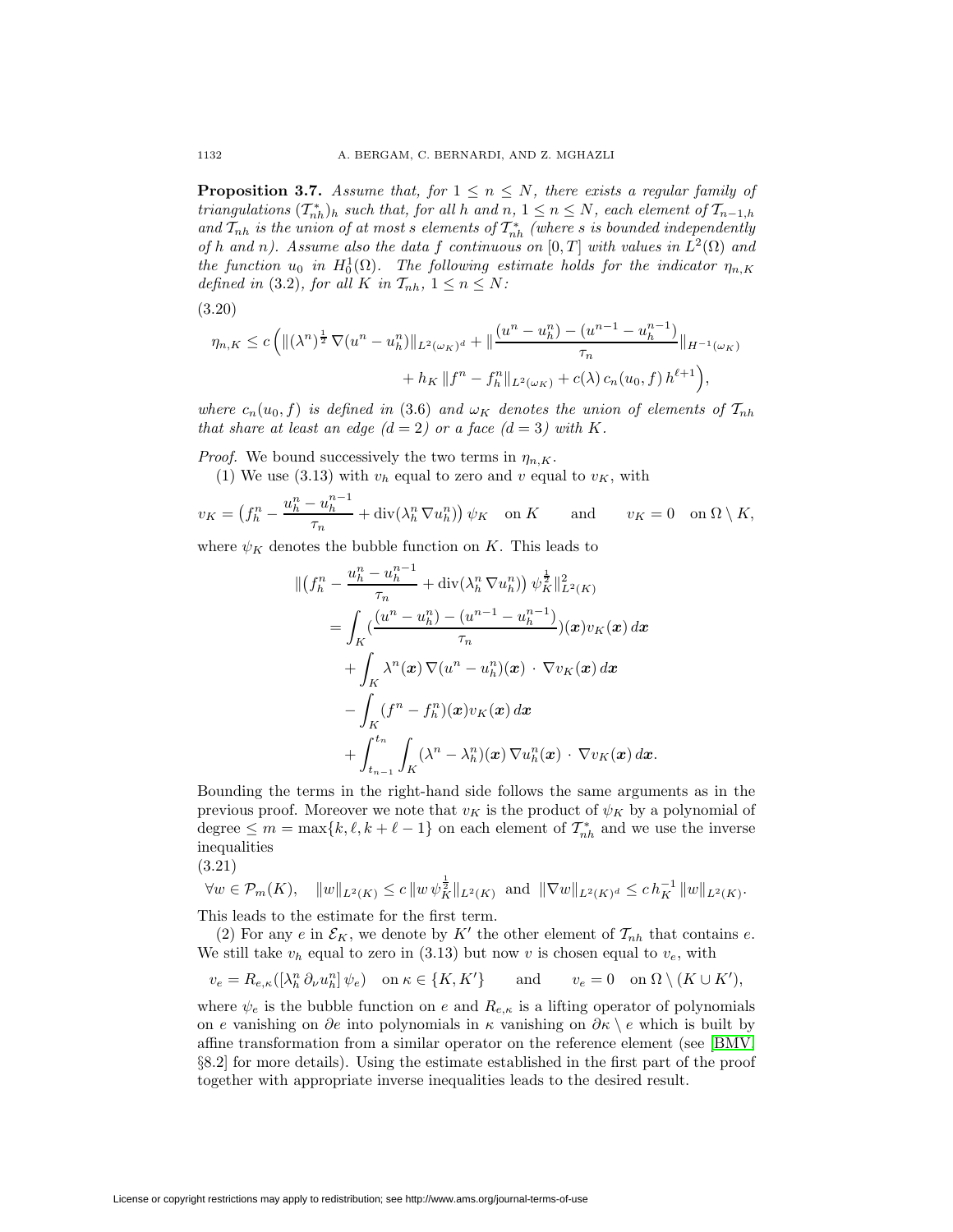Now, all the terms in (3.20) up to the last one are local in space and time. Moreover, when taking v in (3.13) successively equal to  $\sum_{K \in \mathcal{T}_{nh}} h_F^2$  $\sum$  $K^2$ <sub>K</sub> v<sub>K</sub> and to  $K\in\mathcal{T}_{nh}$   $\sum_{e\in\mathcal{E}_K} h_e v_e$  (with the notation of the previous proof), we obtain the global estimate

$$
\left(\sum_{K \in \mathcal{T}_{nh}} \eta_{n,K}^2\right)^{\frac{1}{2}} \le c \left( \| (\lambda^n)^{\frac{1}{2}} \nabla (u^n - u_h^n) \|_{L^2(\Omega)^d} \right. \\ \left. + \| \frac{(u^n - u_h^n) - (u^{n-1} - u_h^{n-1})}{\tau_n} \|_{H^{-1}(\Omega)} \right. \\ \left. + h \| f^n - f_h^n \|_{L^2(\Omega)} + c(\lambda) \, c_n(u_0, f) \, h^{\ell+1} \right).
$$

When comparing this last estimate and Propositions 3.6 with Theorem 3.5 and Corollaries 3.2 and 3.4, we observe that, up to the terms involving the data  $u_0$ and f and the function  $\lambda$ , the full sum of errors on  $\Omega \times [0, T]$  is equivalent to the Hilbertian sum n

$$
\left(\sum_{m=1}^n \left(\eta_m^2 + \tau_m \sum_{K \in \mathcal{T}_{mh}} \eta_{m,K}^2\right)\right)^{\frac{1}{2}},
$$

even if the right-hand sides of (3.17) and (3.22) do not involve all the terms of the error. Moreover, all the terms of this sum can easily be computed once the discrete solution  $(u_h^n)_{0 \leq n \leq N}$  is known.

## 4. Extension to the semilinear heat equation

We first present the semilinear heat equation we are interested in and its discretization. Next we describe the error indicators linked to the full discrete problem and state estimates that allow us to compare them with the error.

4.1. **The semilinear heat equation.** In the same domain  $\Omega$  as in Section 2 and for the same positive integer  $T$ , we now consider the equation

(4.1) 
$$
\begin{cases} \partial_t u - \operatorname{div}(\alpha(u) \nabla u) = f & \text{in } \Omega \times ]0, T[, \\ u = 0 & \text{on } \partial \Omega \times ]0, T[, \\ u_{|t=0} = u_0 & \text{in } \Omega, \end{cases}
$$

where  $\alpha$  is a given continuously differentiable function from  $\mathbb R$  into  $\mathbb R$  satisfying for some positive constants  $\alpha_{\min}$ ,  $\alpha_{\max}$  and  $\beta_{\max}$ ,

(4.2) 
$$
\forall \xi \in \mathbb{R}, \quad \alpha_{\min} \leq \alpha(\xi) \leq \alpha_{\max} \quad \text{and} \quad |\alpha'(\xi)| \leq \beta_{\max}.
$$

The data are the distribution  $f$  and the function  $u_0$ , and the unknown is the function u.

The existence of a solution for any data f in  $L^2(0,T;L^2(\Omega))$  and  $u_0$  in  $L^2(\Omega)$ relies on a fixed point theorem and is proven for instance in [\[Li,](#page-20-20) Ch. VI, §3] (see also [\[AL\]](#page-20-21) and [\[GM\]](#page-20-22) for more complex problems). Moreover, when defining the norm

(4.3) 
$$
[[v]](t) = (||v(t)||^2 + \alpha_{\min} \int_0^t ||\nabla v(s)||^2 ds)^{\frac{1}{2}},
$$

it can be checked that, for all t in  $[0, T]$ ,

(4.4) 
$$
[[u]](t) \leq (||u_0||^2 + \frac{1}{\alpha_{\min}} ||f||^2_{L^2(0,t;H^{-1}(\Omega))})^{\frac{1}{2}}.
$$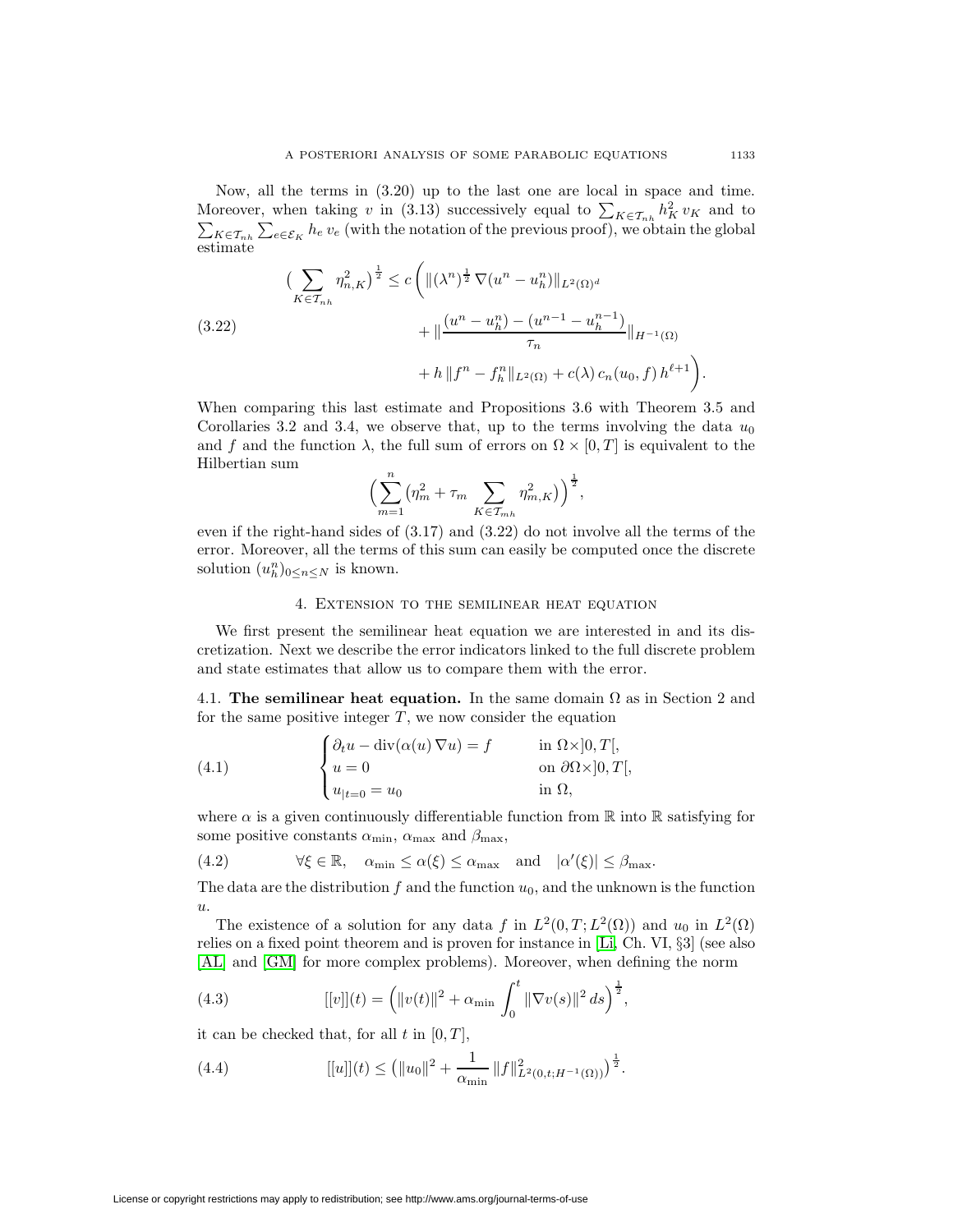4.2. **The semi-discrete and discrete problems.** We use here the same notation as in Section 2. We choose to work with a fully implicit discretization in time: the semi-discrete problem is written as

(4.5) 
$$
\begin{cases} \frac{u^n - u^{n-1}}{\tau_n} - \operatorname{div}(\alpha(u^n) \nabla u^n) = f^n & \text{in } \Omega, 1 \le n \le N, \\ u^n = 0 & \text{on } \partial \Omega, 1 \le n \le N, \\ u^0 = u_0 & \text{in } \Omega. \end{cases}
$$

The existence and uniqueness of a solution  $(u^n)_{0 \leq n \leq N}$  for any data f in  $\mathscr{C}^0(0,T;H^{-1}(\Omega))$  and  $u_0$  in  $L^2(\Omega)$  can easily be derived from a fixed point theorem.

With the norm  $[[(v^m)]]_n$  now being defined by

(4.6) 
$$
[[ (vm )]]n = (||vn||2 + \alpha_{\min} \sum_{m=1}^{n} \tau_m ||\nabla vm||2)\frac{1}{2},
$$

we have the estimate

(4.7) 
$$
[[(u^m)]]_n \leq (||u_0||^2 + \frac{1}{\alpha_{\min}} \sum_{m=1}^n \tau_m ||f^m||^2_{H^{-1}(\Omega)})^{\frac{1}{2}}.
$$

Moreover, comparing the norms  $[[u_\tau]](t_n)$  and  $[[(u^m)]]_n$  is easier than in the linear case, owing to the new definitions of these norms.

**Lemma 4.1.** *The following equivalence property holds for any family*  $(v^n)_{0 \leq n \leq N}$ *in*  $H^1(\Omega)^{N+1}$ *:* 

(4.8) 
$$
\frac{1}{4} \left[ [(v^m)]_{n}^2 \leq [[v_{\tau}]]^2(t_n) \leq \frac{1}{2} (1 + \sigma_{\tau}) \left[ [(v^m)]_{n}^2 + \frac{\alpha_{\min}}{2} \tau_1 \|\nabla v^0\|^2 \right].
$$

We now introduce the Lagrange interpolation operator  $\mathcal{I}_h$  with values in  $X_{nh}$ . We agree to denote by  $\alpha_h$  the mapping defined on continuous functions v on  $\Omega$  by

(4.9) 
$$
\alpha_h(v) = \min \{ \max \{ \mathcal{I}_h(\alpha(v)), \alpha_{\min} \}, \alpha_{\max} \}.
$$

Note that, when k is equal to 1,  $\alpha_h(v)$  coincides with  $\mathcal{I}_h(\alpha(v))$ .

The fully discrete problem now reads

Find 
$$
(u_h^n)_{0 \le n \le N}
$$
 in  $X_{0h} \times \prod_{n=1}^N X_{nh}^0$  satisfying

$$
(4.10) \t\t u_h^0 = \Pi_h u_0 \t\t \text{in } \Omega
$$

*and such that, for*  $1 \leq n \leq N$ :

$$
(4.11) \quad \forall v_h \in X_{nh}^0, \quad (u_h^n, v_h) + \tau_n \left( \alpha_h(u_h^n) \nabla u_h^n, \nabla v_h \right) = (u_h^{n-1}, v_h) + \tau_n \left( f^n, v_h \right).
$$

For  $1 \leq n \leq N$ , the existence of a solution of each problem at time  $t_n$  for  $f^n$  in  $H^{-1}(\Omega)$  and  $u^{n-1}$  in  $X_{nh}$  is now a simple consequence of Brouwer's fixed point theorem. Moreover, thanks to the choice of  $\alpha_h$ , the family  $(u_h^n)_{0 \leq n \leq N}$  satisfies the following estimate, for  $1 \leq n \leq N$ ,

(4.12) 
$$
[[ (u_h^m)]]_n \leq (||\Pi_h u_0||^2 + \frac{1}{\alpha_{\min}} \sum_{m=1}^n \tau_m ||f^m||^2_{H^{-1}(\Omega)})^{\frac{1}{2}}.
$$

We refer to [\[Th,](#page-20-15) Ch. 13] for the a priori analysis of this discretization when the triangulations  $\mathcal{T}_{nh}$  are independent of n.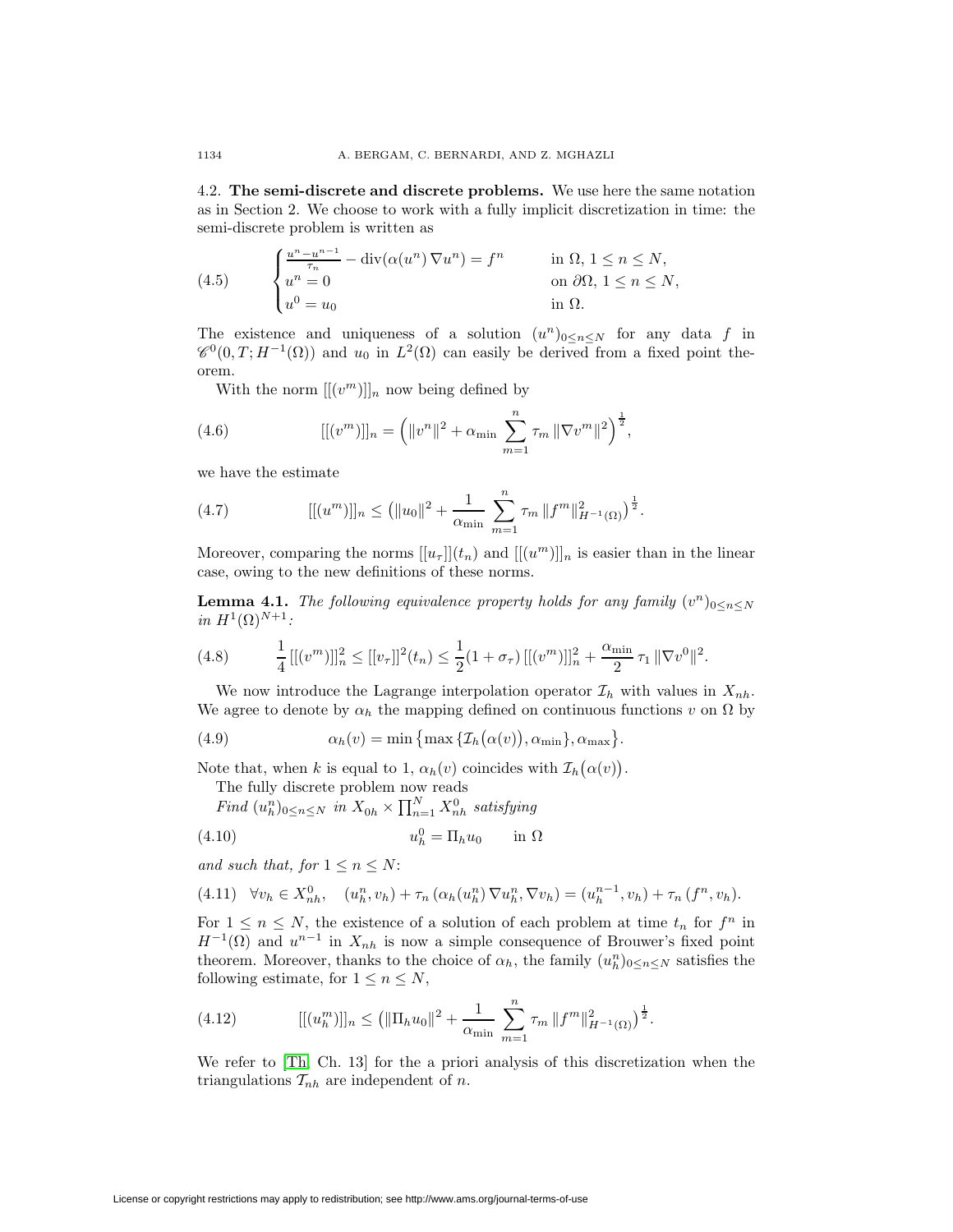*Remark.* When solving (4.11), a quadrature formula is most often used to evaluate the nonbilinear term  $(\alpha_h(u_h^n) \nabla u_h^n, \nabla v_h)$ . The choice of the mapping  $\alpha_h$  makes this calculus rather easy and, at least for low values of  $k$ , we work with a quadrature formula which is exact when applied to the product  $\alpha_h(u_h^n) \nabla u_h^n \cdot \nabla v_h$ , so that no error is induced by the use of this quadrature.

4.3. **Error indicators, lower and upper bounds.** The error indicators are now defined by analogy with the linear case, in the simplest possible way: for each  $n$ ,  $1 \leq n \leq N$ ,

(4.13) 
$$
\eta_n = \left(\frac{\tau_n}{3}\right)^{\frac{1}{2}} \|\alpha_h(u_h^n)^{\frac{1}{2}} \nabla (u_h^n - u_h^{n-1})\|,
$$

and for each  $n, 1 \leq n \leq N$ , and any K in  $\mathcal{T}_{nh}$ , (4.14)

$$
\eta_{n,K} = h_K \|f_h^n - \frac{u_h^n - u_h^{n-1}}{\tau_n} + \text{div}(\alpha_h^n(u_h^n) \nabla u_h^n) \|_{L^2(K)} + \frac{1}{2} \sum_{e \in \mathcal{E}_K} h_e^{\frac{1}{2}} \|\alpha_h(u_h^n) [\partial_\nu u_h^n] \|_{L^2(e)}.
$$

The arguments for proving the two a posteriori error bounds for the error are similar to those used for the linear problem but involve a further use of Gronwall's lemma [\[GR,](#page-20-23) Ch. V, Lemmas 1.8 and 2.4]. The first one requires some further regularity of the solution  $(u^n)_{0 \leq n \leq N}$ .

**Proposition 4.2.** *Assume the data* f *continuous on* [0, T] *with values in*  $H^{-1}(\Omega)$ and the function  $u_0$  in  $H^1(\Omega)$ . Assume also the solution  $(u^n)_{0 \leq n \leq N}$  of problem (4.5) *such that each*  $\nabla u^n$  *belongs to*  $L^p(\Omega)^d$  *for some*  $p > d$  *and satisfies* 

(4.15) 
$$
\sup_{0 \le n \le N} \|\nabla u^n\|_{L^p(\Omega)^d} \le \rho^*,
$$

n

*for a constant*  $\rho^*$  *depending only on the data* f *and*  $u_0$  *and the function*  $\alpha$ *. Then, there exists a constant*  $C^*$  *only depending on*  $T$ *,*  $\alpha_{\min}$ *,*  $\alpha_{\max}$ *,*  $\beta_{\max}$ *,*  $p$  *and*  $p^*$  *such that the following a posteriori error estimate holds between the solution* u *of problem* (4.1) and the solution  $(u^n)_{0 \leq n \leq N}$  of problem (4.5), for all  $t_n$ ,  $1 \leq n \leq N$ :

$$
(4.16)\ \left[ [u - u_{\tau}]](t_n) \leq C^* \left( [[u_{\tau} - u_{h\tau}]](t_n) + (\sum_{m=1}^n \eta_m^2)^{\frac{1}{2}} + ||f - \pi_{\tau}f||_{L^2(0, t_n; H^{-1}(\Omega))} \right),
$$

*and that the following a posteriori error estimate holds between the solution*  $(u^n)_{0 \leq n \leq N}$  of problem (4.5) and the solution  $(u_h^n)_{0 \leq n \leq N}$  of problem  $(4.10) - (4.11)$ *, for all*  $t_n$ ,  $1 \leq n \leq N$ *:* 

$$
(4.17)
$$

$$
[[ (um - uhm )]]n \leq C* \left( \sum_{m=1}^{n} \tau_m \sum_{K \in \mathcal{T}_{mh}} (\eta_{m,K}^2 + h_K^2 || fm - fhm ||_{L^2(K)}^2) \right)^{\frac{1}{2}} + c (||u0 - \Pi_h u0|| + c_n(u0, f)h1-\frac{d}{p}),
$$

*where*  $c_n(u_0, f)$  *is defined in* (3.6).

*Remark.* The last term  $c_n(u_0, f)h^{1-\frac{d}{p}}$  in (4.17) is a little disappointing when working with high values of k. Note however that it disappears when the function  $\alpha$ is a truncated affine function (since  $\alpha_h(u_h^n)$ ) thus coincides with  $\alpha(u_h^n)$ ) and also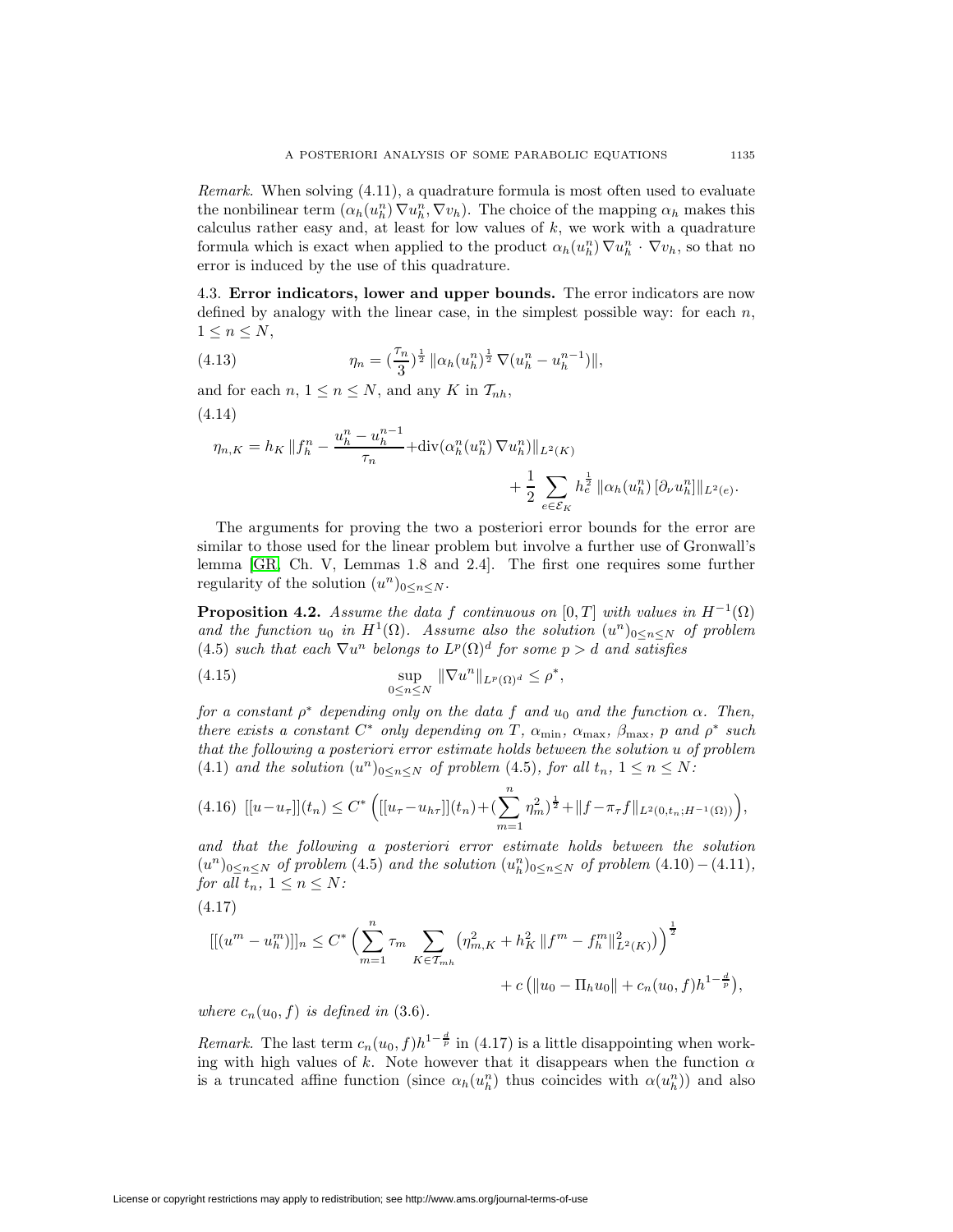when it is simple enough, for instance polynomial: in this last case, the term  $(\alpha(u_h^n) \nabla u_h, \nabla v_h)$  can be computed explicitly, and using an approximation  $\alpha_h$  is not necessary.

*Remark.* There also and with the same assumptions, estimates (4.16) and (4.17) still hold, respectively, for the quantities

$$
\|\partial_t(u-u_\tau)\|_{L^2(0,t_n;H^{-1}(\Omega))},
$$

and

$$
\Bigl(\sum_{m=1}^{n} \tau_m \, \big\| \frac{(u^m - u_h^m) - (u^{m-1} - u_h^{m-1})}{\tau_m} \big\|_{H^{-1}(\Omega)}^2 \Bigr)^{\frac{1}{2}}.
$$

Fortunately the upper bounds for the indicators are easier to establish.

**Proposition 4.3.** *Assume the data* f *continuous on* [0, T] *with values in*  $W^{-1,p}(\Omega)$ *for some*  $p > d$  *and the function*  $u_0$  *in*  $H_0^1(\Omega)$ *. Assume also the solution*  $(u^n)_{0 \leq n \leq N}$ *of problem* (4.7) *such that each*  $\nabla u^n$  *belongs to*  $L^p(\Omega)^d$  *and satisfies* (4.15)*. Then, there exists a constant*  $C_0$  *only depending on*  $T$ *,*  $\alpha_{\min}$ *,*  $\alpha_{\max}$ *,*  $\beta_{\max}$ *,*  $p$  *and*  $p^*$  *such that the following estimates hold for the indicator*  $\eta_n$  *defined in* (4.13)*,*  $1 \le n \le N$ *:* 

(4.18)

$$
\eta_n \leq C_0 \left( [[u^n - u_h^n]] + \sigma_\tau^{\frac{1}{2}} [[u^{n-1} - u_h^{n-1}]] \right)
$$
  
+ 
$$
\|\nabla (u - u_\tau)\|_{L^2(t_{n-1}, t_n; L^2(\Omega)^d)} + \|\partial_t (u - u_\tau)\|_{L^2(t_{n-1}, t_n; H^{-1}(\Omega))}
$$
  
+ 
$$
\|f - \pi_\tau f\|_{L^2(t_{n-1}, t_n; H^{-1}(\Omega))} + c_n'(f, \rho^*) \tau_n^{\min\{1, 1 + \frac{d}{4} - \frac{d}{p}\}}),
$$

*where the constant*  $c'_n(f, \rho^*)$  *is given by* 

(4.19) 
$$
c'_n(f, \rho^*) = \max \{ \alpha_{\max} \rho^* + ||f^n||_{W^{-1,p}(\Omega)}, 2\rho^* \},
$$

*and, if the assumptions of Proposition* 3.7 *hold, for the indicator*  $\eta_{n,K}$  *defined in*  $(4.14)$ *, for all* K *in*  $\mathcal{T}_{nh}$ *,*  $1 \leq n \leq N$ *,* 

$$
(4.20) \quad \eta_{n,K} \leq C_0' \left( \|\nabla (u^n - u_h^n)\|_{L^2(\omega_K)^d} + \|\frac{(u^n - u_h^n) - (u^{n-1} - u_h^{n-1})}{\tau_n}\|_{H^{-1}(\omega_K)} + h_K \|\mathbf{f}^n - \mathbf{f}_h^n\|_{L^2(\omega_K)} + ch^{1-\frac{d}{p}} \|\nabla u^n\|_{L^2(\omega_K)^d} \right),
$$

*where*  $\omega_K$  *denotes the union of elements of*  $\mathcal{T}_{nh}$  *that share at least an edge*  $(d = 2)$ *or a face*  $(d = 3)$  *with* K.

There also, all the estimates are optimal, and assumption (4.15) seems reasonable for smooth data (indeed, it can be checked that this property holds in the case of the linear equation (2.9) for any polygon or polyhedron  $\Omega$ ). When summing up on  $n$  the square of these estimates, we observe that, up to some terms concerning the data, the error is fully equivalent to the quantity

$$
\left(\sum_{m=1}^{n} (\eta_m^2 + \tau_m \sum_{K \in \mathcal{T}_{mh}} \eta_{m,K}^2)\right)^{\frac{1}{2}},
$$

which is the same result as in the linear case. However the terms concerning the data can be larger.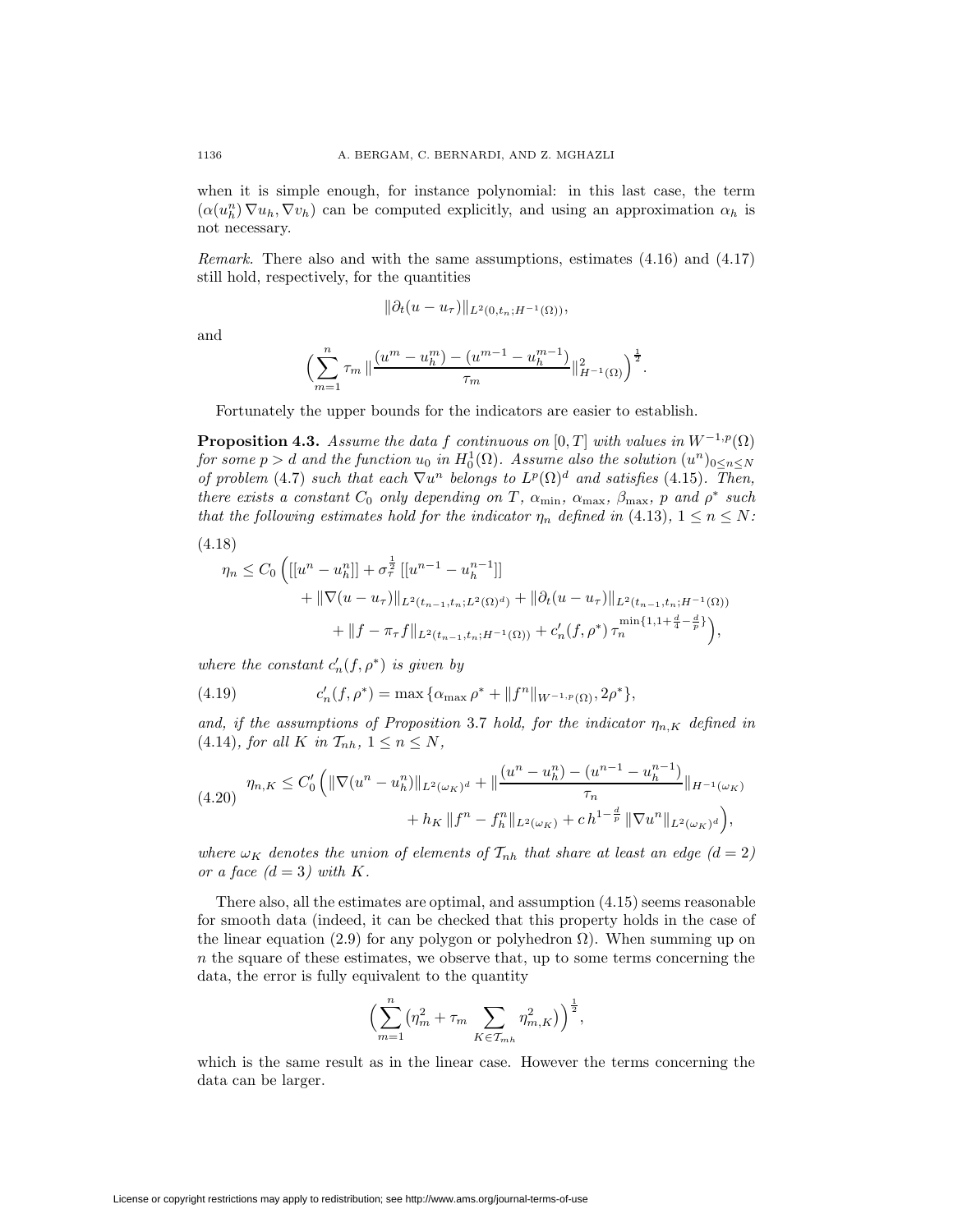#### **REFERENCES**

- <span id="page-20-21"></span>[AL] H.W. Alt, S. Luckhaus, Quasilinear elliptic-parabolic differential equations, Math. Z. **183** (1983), 311–341. MR [85c:35059](http://www.ams.org/mathscinet-getitem?mr=85c:35059)
- <span id="page-20-5"></span>[BBHM] A. Bergam, C. Bernardi, F. Hecht, Z. Mghazli, Error indicators for the mortar finite element discretization of a parabolic problem, Numerical Algorithms **34** (2003), 187– 201.
- <span id="page-20-18"></span>[BG] C. Bernardi, V. Girault, A local regularization operator for triangular and quadrilateral finite elements, SIAM J. Numer. Anal. **35** (1998), 1893–1916. MR [99g:65107](http://www.ams.org/mathscinet-getitem?mr=99g:65107)
- <span id="page-20-6"></span>[BM] C. Bernardi, B. Métivet, Indicateurs d'erreur pour l'équation de la chaleur, Revue européenne des éléments finis 9 (2000), 425-438.
- <span id="page-20-12"></span>[BMV] C. Bernardi, B. Métivet, R. Verfürth, Analyse numérique d'indicateurs d'erreur, in Maillage et adaptation, P.-L. George ed., Hermès  $(2001)$ , 251–278.
- <span id="page-20-14"></span>[BR] C. Bernardi, G. Raugel, Approximation numérique de certaines équations paraboliques non lin´eaires, R.A.I.R.O. Anal. Num´er. **18** (1984), 237–285. MR [86a:65097](http://www.ams.org/mathscinet-getitem?mr=86a:65097)
- <span id="page-20-3"></span>[BB1] M. Bieterman, I. Babuška, The finite element method for parabolic equations. I. A posteriori error estimation, Numer. Math. **40** (1982), 339–371. MR [85d:65052a](http://www.ams.org/mathscinet-getitem?mr=85d:65052a)
- <span id="page-20-4"></span>[BB2] M. Bieterman, I. Babuška, The finite element method for parabolic equations. II. A posteriori error estimation and adaptive approach, Numer. Math. **40** (1982), 373–406. MR [85d:65052b](http://www.ams.org/mathscinet-getitem?mr=85d:65052b)
- <span id="page-20-17"></span>[Cl] P. Clément, Approximation by finite element functions using local regularization, R.A.I.R.O. Anal. Numér. **9** (1975), 77-84. MR [53:4569](http://www.ams.org/mathscinet-getitem?mr=53:4569)
- <span id="page-20-7"></span>[EJ1] K. Eriksson, C. Johnson, Adaptive finite element methods for parabolic problems. I. A linear model problem, SIAM J. Numer. Anal. **28** (1991), 43–77. MR [91m:65274](http://www.ams.org/mathscinet-getitem?mr=91m:65274)
- <span id="page-20-8"></span>[EJ2] K. Eriksson, C. Johnson, Adaptive finite element methods for parabolic problems. IV. Nonlinear problems, SIAM J. Numer. Anal. **32** (1995), 1729–1749. MR [96i:65081](http://www.ams.org/mathscinet-getitem?mr=96i:65081)
- <span id="page-20-22"></span>[GM] M. Gabbouhy, Z. Mghazli, Un résultat d'existence de solution faible d'un système parabolique–elliptique non linéaire doublement dégénéré, Ann. Faculté des Sciences de Toulouse **X** (2001), 533–546. MR [2003g:35130](http://www.ams.org/mathscinet-getitem?mr=2003g:35130)
- <span id="page-20-23"></span>[GR] V. Girault, P.-A. Raviart, Finite Element Approximation of the Navier–Stokes Equations, Lecture Notes in Mathematics **749**, Springer-Verlag (1979). MR [83b:65122](http://www.ams.org/mathscinet-getitem?mr=83b:65122)
- <span id="page-20-1"></span>[JNT] C. Johnson, Y.-Y. Nie, V. Thomée, An a posteriori error estimate and adaptive timestep control for a backward Euler discretization of a parabolic problem, SIAM J. Numer. Anal. **27** (1990), 277–291. MR [91g:65199](http://www.ams.org/mathscinet-getitem?mr=91g:65199)
- <span id="page-20-20"></span>[Li] J.-L. Lions, Équations différentielles opérationnelles et problèmes aux limites, Springer (1961). MR [27:3935](http://www.ams.org/mathscinet-getitem?mr=27:3935)
- <span id="page-20-16"></span>[LM] J.-L. Lions, E. Magenes, Problèmes aux limites non homogènes et applications, Vol. 1, Dunod (1968). MR [40:512](http://www.ams.org/mathscinet-getitem?mr=40:512)
- <span id="page-20-2"></span>[NSV] R.H. Nochetto, G. Savaré, C. Verdi, A posteriori error estimates for variable time-step discretizations of nonlinear evolution equations, Comm. Pure Appl. Math. **53** (2000), 525–589. MR [2000k:65142](http://www.ams.org/mathscinet-getitem?mr=2000k:65142)
- <span id="page-20-11"></span>[Pi] M. Picasso, Adaptive finite elements for a linear parabolic problem, Comput. Methods Appl. Mech. Engrg. **167** (1998), 223–237. MR [2000b:65188](http://www.ams.org/mathscinet-getitem?mr=2000b:65188)
- <span id="page-20-13"></span>[PR] J. Pousin, J. Rappaz, Consistency, stability, a priori and a posteriori errors for Petrov– Galerkin methods applied to nonlinear problems, Numer. Math. **69** (1994), 213–231. MR [95k:65111](http://www.ams.org/mathscinet-getitem?mr=95k:65111)
- <span id="page-20-15"></span>[Th] V. Thom´ee, Galerkin Finite Element Methods for Parabolic Problems, Springer Series in Computational Mathematics **25**, Springer (1997). MR [98m:65007](http://www.ams.org/mathscinet-getitem?mr=98m:65007)
- <span id="page-20-0"></span>[Ve1] R. Verfürth, A Review of A Posteriori Error Estimation and Adaptive Mesh-Refinement Techniques, Wiley & Teubner (1996).
- <span id="page-20-9"></span>[Ve2] R. Verfürth, A posteriori error estimates for nonlinear problems:  $L^r(0,T;W^{1,\rho}(\Omega))$ – error estimates for finite element discretizations of parabolic equations, Numer. Meth. for PDE **14** (1998), 487–518. MR [99g:65099](http://www.ams.org/mathscinet-getitem?mr=99g:65099)
- <span id="page-20-10"></span>[Ve3] R. Verfürth, A posteriori error estimates for nonlinear problems:  $L^r(0,T; L^{\rho}(\Omega))$ –error estimates for finite element discretizations of parabolic equations, Math. Comput. **67** (1998), 1335–1360. MR [99b:65120](http://www.ams.org/mathscinet-getitem?mr=99b:65120)
- <span id="page-20-19"></span>[Ve4] R. Verfürth, Error estimates for some quasi-interpolation operators, Modél. Math. et Anal. Numér. 33 (1999), 695-713. MR [2001a:65149](http://www.ams.org/mathscinet-getitem?mr=2001a:65149)